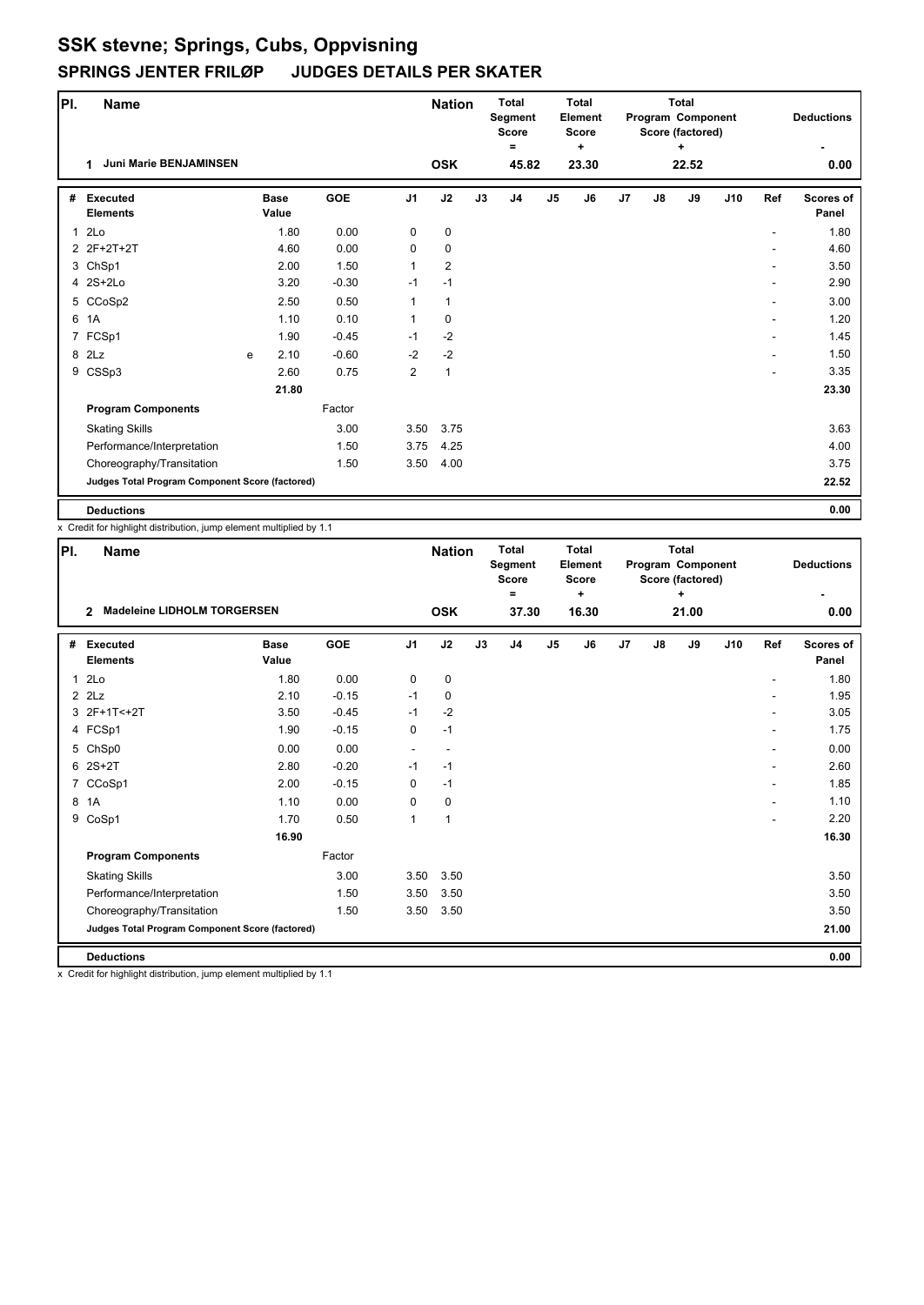| PI.          | <b>Name</b>                                     |                      |         |                | <b>Nation</b> |    | <b>Total</b><br>Segment<br><b>Score</b><br>Ξ |    | <b>Total</b><br>Element<br><b>Score</b><br>$\ddot{}$ |                |    | <b>Total</b><br>Program Component<br>Score (factored)<br>÷ |     |                          | <b>Deductions</b>         |
|--------------|-------------------------------------------------|----------------------|---------|----------------|---------------|----|----------------------------------------------|----|------------------------------------------------------|----------------|----|------------------------------------------------------------|-----|--------------------------|---------------------------|
|              | Ellen YU<br>3                                   |                      |         |                | ΟI            |    | 36.44                                        |    | 16.55                                                |                |    | 19.89                                                      |     |                          | 0.00                      |
| #            | <b>Executed</b><br><b>Elements</b>              | <b>Base</b><br>Value | GOE     | J <sub>1</sub> | J2            | J3 | J <sub>4</sub>                               | J5 | J6                                                   | J <sub>7</sub> | J8 | J9                                                         | J10 | Ref                      | <b>Scores of</b><br>Panel |
| $\mathbf{1}$ | FSSp2                                           | 2.30                 | $-0.15$ | $-1$           | $\mathbf 0$   |    |                                              |    |                                                      |                |    |                                                            |     | ٠                        | 2.15                      |
|              | 2 2 S                                           | 1.40                 | 0.00    | 0              | 0             |    |                                              |    |                                                      |                |    |                                                            |     |                          | 1.40                      |
|              | 3 1A+1Lo+1Lo                                    | 2.10                 | 0.00    | 0              | 0             |    |                                              |    |                                                      |                |    |                                                            |     | ٠                        | 2.10                      |
|              | 4 ChSp1                                         | 2.00                 | 0.50    | 1              | 0             |    |                                              |    |                                                      |                |    |                                                            |     |                          | 2.50                      |
|              | 5 CSSp1                                         | 1.90                 | 0.25    | 1              | $\mathbf 0$   |    |                                              |    |                                                      |                |    |                                                            |     | $\overline{\phantom{0}}$ | 2.15                      |
|              | 6 1A                                            | 1.10                 | 0.10    | 1              | 0             |    |                                              |    |                                                      |                |    |                                                            |     |                          | 1.20                      |
|              | 7 2S+2T<<                                       | 1.80                 | $-0.40$ | $-2$           | $-2$          |    |                                              |    |                                                      |                |    |                                                            |     | ٠                        | 1.40                      |
|              | 8 2Lo                                           | 1.80                 | $-0.15$ | 0              | $-1$          |    |                                              |    |                                                      |                |    |                                                            |     | ۰                        | 1.65                      |
|              | 9 CCoSp1                                        | 2.00                 | 0.00    | 0              | $\mathbf 0$   |    |                                              |    |                                                      |                |    |                                                            |     |                          | 2.00                      |
|              |                                                 | 16.40                |         |                |               |    |                                              |    |                                                      |                |    |                                                            |     |                          | 16.55                     |
|              | <b>Program Components</b>                       |                      | Factor  |                |               |    |                                              |    |                                                      |                |    |                                                            |     |                          |                           |
|              | <b>Skating Skills</b>                           |                      | 3.00    | 3.25           | 3.00          |    |                                              |    |                                                      |                |    |                                                            |     |                          | 3.13                      |
|              | Performance/Interpretation                      |                      | 1.50    | 3.50           | 3.50          |    |                                              |    |                                                      |                |    |                                                            |     |                          | 3.50                      |
|              | Choreography/Transitation                       |                      | 1.50    | 3.25           | 3.75          |    |                                              |    |                                                      |                |    |                                                            |     |                          | 3.50                      |
|              | Judges Total Program Component Score (factored) |                      |         |                |               |    |                                              |    |                                                      |                |    |                                                            |     |                          | 19.89                     |
|              | <b>Deductions</b>                               |                      |         |                |               |    |                                              |    |                                                      |                |    |                                                            |     |                          | 0.00                      |

x Credit for highlight distribution, jump element multiplied by 1.1

| PI.            | <b>Name</b>                                     |                      |         |                | <b>Nation</b> |    | <b>Total</b><br>Segment<br><b>Score</b><br>Ξ |                | <b>Total</b><br>Element<br><b>Score</b><br>٠ |    |    | <b>Total</b><br>Program Component<br>Score (factored)<br>÷ |     |                          | <b>Deductions</b>         |
|----------------|-------------------------------------------------|----------------------|---------|----------------|---------------|----|----------------------------------------------|----------------|----------------------------------------------|----|----|------------------------------------------------------------|-----|--------------------------|---------------------------|
|                | 4 Andrea LAE                                    |                      |         |                | <b>OSK</b>    |    | 30.77                                        |                | 12.20                                        |    |    | 18.57                                                      |     |                          | 0.00                      |
| #              | <b>Executed</b><br><b>Elements</b>              | <b>Base</b><br>Value | GOE     | J <sub>1</sub> | J2            | J3 | J <sub>4</sub>                               | J <sub>5</sub> | J6                                           | J7 | J8 | J9                                                         | J10 | Ref                      | <b>Scores of</b><br>Panel |
| $\mathbf{1}$   | 2T<<                                            | 0.40                 | $-0.30$ | $-3$           | $-3$          |    |                                              |                |                                              |    |    |                                                            |     |                          | 0.10                      |
|                | $2$ $2$ $Lz <$                                  | 0.60                 | $-0.20$ | $-2$           | $-2$          |    |                                              |                |                                              |    |    |                                                            |     |                          | 0.40                      |
|                | $3$ 2S < + 2T < <                               | 1.40                 | $-0.60$ | $-3$           | $-3$          |    |                                              |                |                                              |    |    |                                                            |     | ٠                        | 0.80                      |
|                | 4 2Lo<<                                         | 0.50                 | $-0.20$ | $-2$           | $-2$          |    |                                              |                |                                              |    |    |                                                            |     | $\overline{\phantom{a}}$ | 0.30                      |
|                | 5 ChSp1                                         | 2.00                 | 0.50    | 1              | 0             |    |                                              |                |                                              |    |    |                                                            |     | ٠                        | 2.50                      |
|                | 6 CCoSp3                                        | 3.00                 | 0.25    | 0              | $\mathbf{1}$  |    |                                              |                |                                              |    |    |                                                            |     | $\overline{a}$           | 3.25                      |
| $\overline{7}$ | 1A+1Lo+1Lo                                      | 2.10                 | $-0.10$ | 0              | $-1$          |    |                                              |                |                                              |    |    |                                                            |     | $\overline{a}$           | 2.00                      |
|                | 8 CSSp3                                         | 2.60                 | 0.25    | 0              | $\mathbf{1}$  |    |                                              |                |                                              |    |    |                                                            |     |                          | 2.85                      |
|                | 9 FCSp0                                         | 0.00                 | 0.00    |                |               |    |                                              |                |                                              |    |    |                                                            |     | $\overline{a}$           | 0.00                      |
|                |                                                 | 12.60                |         |                |               |    |                                              |                |                                              |    |    |                                                            |     |                          | 12.20                     |
|                | <b>Program Components</b>                       |                      | Factor  |                |               |    |                                              |                |                                              |    |    |                                                            |     |                          |                           |
|                | <b>Skating Skills</b>                           |                      | 3.00    | 3.00           | 3.50          |    |                                              |                |                                              |    |    |                                                            |     |                          | 3.25                      |
|                | Performance/Interpretation                      |                      | 1.50    | 2.75           | 3.25          |    |                                              |                |                                              |    |    |                                                            |     |                          | 3.00                      |
|                | Choreography/Transitation                       |                      | 1.50    | 3.00           | 2.75          |    |                                              |                |                                              |    |    |                                                            |     |                          | 2.88                      |
|                | Judges Total Program Component Score (factored) |                      |         |                |               |    |                                              |                |                                              |    |    |                                                            |     |                          | 18.57                     |
|                | <b>Deductions</b>                               |                      |         |                |               |    |                                              |                |                                              |    |    |                                                            |     |                          | 0.00                      |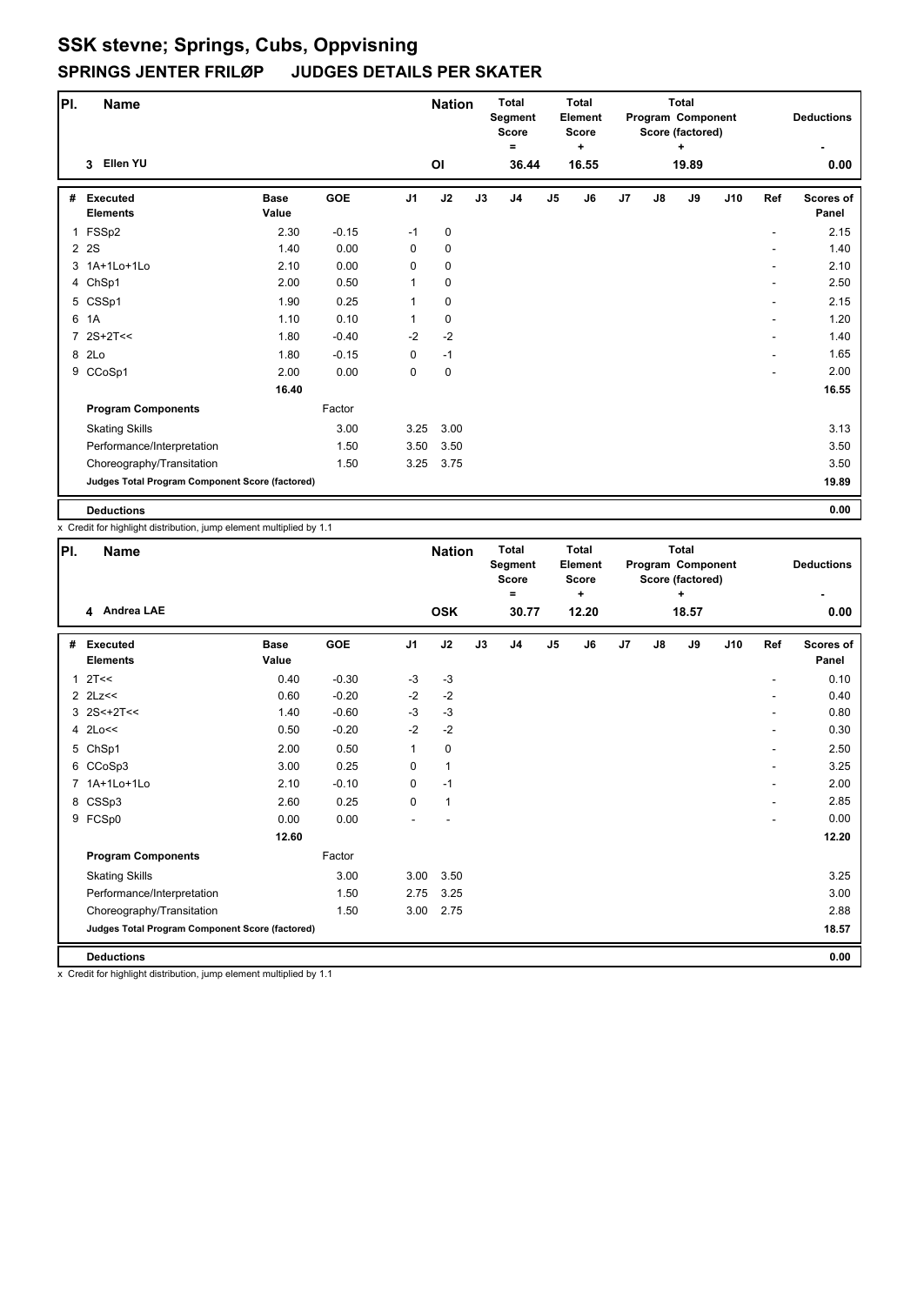| PI.          | <b>Name</b>                                     |                      |                   |                | <b>Nation</b> |    | <b>Total</b><br><b>Segment</b><br><b>Score</b><br>Ξ |    | <b>Total</b><br>Element<br><b>Score</b><br>٠ |                |    | <b>Total</b><br>Program Component<br>Score (factored)<br>٠ |     |     | <b>Deductions</b>         |
|--------------|-------------------------------------------------|----------------------|-------------------|----------------|---------------|----|-----------------------------------------------------|----|----------------------------------------------|----------------|----|------------------------------------------------------------|-----|-----|---------------------------|
|              | Jannicke Ferger PEDERSEN<br>5                   |                      |                   |                | ΟI            |    | 29.26                                               |    | 15.05                                        |                |    | 15.21                                                      |     |     | 1.00                      |
| #            | <b>Executed</b><br><b>Elements</b>              | <b>Base</b><br>Value | <b>GOE</b>        | J <sub>1</sub> | J2            | J3 | J <sub>4</sub>                                      | J5 | J6                                           | J <sub>7</sub> | J8 | J9                                                         | J10 | Ref | <b>Scores of</b><br>Panel |
| $\mathbf{1}$ | 2F                                              | 1.80                 | $-0.90$           | $-3$           | $-3$          |    |                                                     |    |                                              |                |    |                                                            |     |     | 0.90                      |
|              | 2 ChSp1                                         | 2.00                 | 1.00              | 1              | $\mathbf{1}$  |    |                                                     |    |                                              |                |    |                                                            |     |     | 3.00                      |
|              | 3 FSSp1                                         | 2.00                 | $-0.45$           | $-2$           | $-1$          |    |                                                     |    |                                              |                |    |                                                            |     |     | 1.55                      |
|              | 4 2S+1T                                         | 1.80                 | $-0.10$           | 0              | $-1$          |    |                                                     |    |                                              |                |    |                                                            |     |     | 1.70                      |
|              | 5 1A                                            | 1.10                 | $-0.30$           | $-1$           | $-2$          |    |                                                     |    |                                              |                |    |                                                            |     |     | 0.80                      |
|              | 6 CCoSp1                                        | 2.00                 | $-0.15$           | 0              | $-1$          |    |                                                     |    |                                              |                |    |                                                            |     |     | 1.85                      |
|              | 7 2T+1T+1Lo                                     | 2.30                 | $-0.30$           | $-1$           | $-2$          |    |                                                     |    |                                              |                |    |                                                            |     |     | 2.00                      |
|              | 8 CSSp1                                         | 1.90                 | 0.25              | 1              | $\mathbf 0$   |    |                                                     |    |                                              |                |    |                                                            |     |     | 2.15                      |
|              | 9 2S                                            | 1.40                 | $-0.30$           | $-1$           | $-2$          |    |                                                     |    |                                              |                |    |                                                            |     |     | 1.10                      |
|              |                                                 | 16.30                |                   |                |               |    |                                                     |    |                                              |                |    |                                                            |     |     | 15.05                     |
|              | <b>Program Components</b>                       |                      | Factor            |                |               |    |                                                     |    |                                              |                |    |                                                            |     |     |                           |
|              | <b>Skating Skills</b>                           |                      | 3.00              | 3.00           | 2.25          |    |                                                     |    |                                              |                |    |                                                            |     |     | 2.63                      |
|              | Performance/Interpretation                      |                      | 1.50              | 2.75           | 2.00          |    |                                                     |    |                                              |                |    |                                                            |     |     | 2.38                      |
|              | Choreography/Transitation                       |                      | 1.50              | 2.75           | 2.25          |    |                                                     |    |                                              |                |    |                                                            |     |     | 2.50                      |
|              | Judges Total Program Component Score (factored) |                      |                   |                |               |    |                                                     |    |                                              |                |    |                                                            |     |     | 15.21                     |
|              | <b>Deductions</b>                               |                      | Falls:<br>$-1.00$ |                |               |    |                                                     |    |                                              |                |    |                                                            |     |     | $-1.00$                   |

x Credit for highlight distribution, jump element multiplied by 1.1

| PI. | <b>Name</b>                                            |                      |                   |                | <b>Nation</b> |    | <b>Total</b><br>Segment<br><b>Score</b><br>= |    | <b>Total</b><br>Element<br><b>Score</b><br>٠ |    |    | <b>Total</b><br>Program Component<br>Score (factored)<br>٠ |     |     | <b>Deductions</b>         |
|-----|--------------------------------------------------------|----------------------|-------------------|----------------|---------------|----|----------------------------------------------|----|----------------------------------------------|----|----|------------------------------------------------------------|-----|-----|---------------------------|
|     | Mathilde AUSTDAHL SANDØY<br>6                          |                      |                   |                | ΟI            |    | 28.25                                        |    | 14.12                                        |    |    | 16.13                                                      |     |     | 2.00                      |
| #   | <b>Executed</b><br><b>Elements</b>                     | <b>Base</b><br>Value | GOE               | J <sub>1</sub> | J2            | J3 | J <sub>4</sub>                               | J5 | J6                                           | J7 | J8 | J9                                                         | J10 | Ref | <b>Scores of</b><br>Panel |
|     | 1 1A+1Lo+2Lo<<                                         | 2.10                 | $-0.60$           | $-3$           | $-3$          |    |                                              |    |                                              |    |    |                                                            |     |     | 1.50                      |
|     | 2 CoSp1                                                | 1.70                 | 0.50              | $\mathbf{1}$   | $\mathbf{1}$  |    |                                              |    |                                              |    |    |                                                            |     |     | 2.20                      |
|     | 3 2S+SEQ                                               | 1.12                 | $-0.30$           | $-1$           | $-2$          |    |                                              |    |                                              |    |    |                                                            |     |     | 0.82                      |
|     | 4 2T                                                   | 1.40                 | $-0.60$           | $-3$           | $-3$          |    |                                              |    |                                              |    |    |                                                            |     |     | 0.80                      |
|     | 5 ChSp1                                                | 2.00                 | 1.00              | 1              | $\mathbf{1}$  |    |                                              |    |                                              |    |    |                                                            |     |     | 3.00                      |
|     | $6$ 2Lo<                                               | 1.30                 | $-0.45$           | $-1$           | $-2$          |    |                                              |    |                                              |    |    |                                                            |     |     | 0.85                      |
|     | 7 CCoSp2                                               | 2.50                 | $-0.15$           | $-1$           | 0             |    |                                              |    |                                              |    |    |                                                            |     |     | 2.35                      |
|     | 8 1A                                                   | 1.10                 | 0.00              | $\Omega$       | $\pmb{0}$     |    |                                              |    |                                              |    |    |                                                            |     |     | 1.10                      |
|     | 9 LSp1                                                 | 1.50                 | 0.00              | 0              | $\mathbf 0$   |    |                                              |    |                                              |    |    |                                                            |     |     | 1.50                      |
|     |                                                        | 14.72                |                   |                |               |    |                                              |    |                                              |    |    |                                                            |     |     | 14.12                     |
|     | <b>Program Components</b>                              |                      | Factor            |                |               |    |                                              |    |                                              |    |    |                                                            |     |     |                           |
|     | <b>Skating Skills</b>                                  |                      | 3.00              | 3.25           | 2.75          |    |                                              |    |                                              |    |    |                                                            |     |     | 3.00                      |
|     | Performance/Interpretation                             |                      | 1.50              | 2.75           | 1.75          |    |                                              |    |                                              |    |    |                                                            |     |     | 2.25                      |
|     | Choreography/Transitation                              |                      | 1.50              | 2.50           | 2.50          |    |                                              |    |                                              |    |    |                                                            |     |     | 2.50                      |
|     | <b>Judges Total Program Component Score (factored)</b> |                      |                   |                |               |    |                                              |    |                                              |    |    |                                                            |     |     | 16.13                     |
|     | <b>Deductions</b>                                      |                      | Falls:<br>$-2.00$ |                |               |    |                                              |    |                                              |    |    |                                                            |     |     | $-2.00$                   |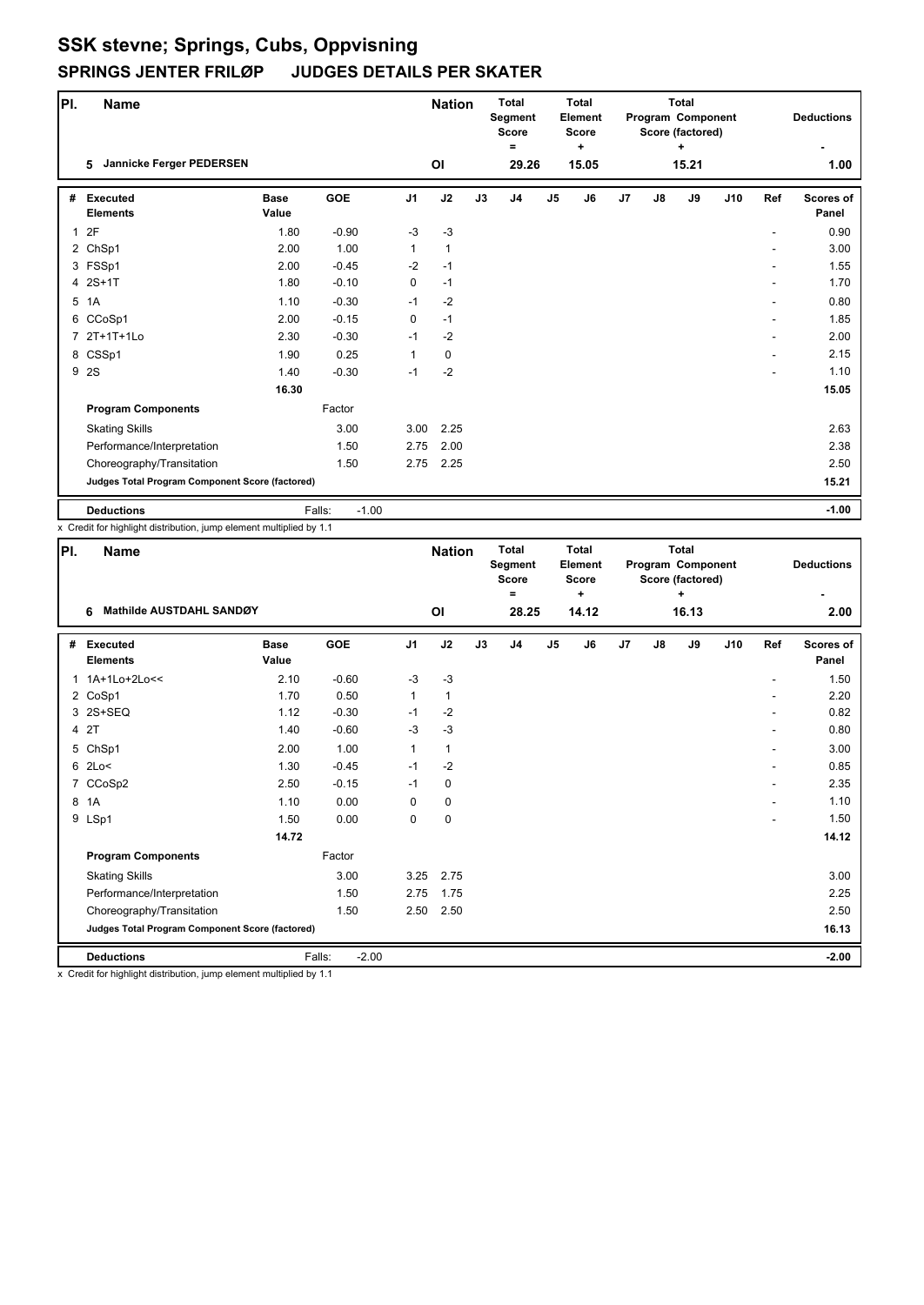| PI.          | <b>Name</b>                                     |                      |         |                | <b>Nation</b> |    | <b>Total</b><br>Segment<br><b>Score</b><br>Ξ |               | <b>Total</b><br>Element<br><b>Score</b><br>٠ |                |    | <b>Total</b><br>Program Component<br>Score (factored)<br>٠ |     |                          | <b>Deductions</b>         |
|--------------|-------------------------------------------------|----------------------|---------|----------------|---------------|----|----------------------------------------------|---------------|----------------------------------------------|----------------|----|------------------------------------------------------------|-----|--------------------------|---------------------------|
|              | <b>Malin Elisabeth NORMAN</b>                   |                      |         |                | <b>SSK</b>    |    | 28.07                                        |               | 13.80                                        |                |    | 14.27                                                      |     |                          | 0.00                      |
| #            | <b>Executed</b><br><b>Elements</b>              | <b>Base</b><br>Value | GOE     | J <sub>1</sub> | J2            | J3 | J <sub>4</sub>                               | $\mathsf{J}5$ | J6                                           | J <sub>7</sub> | J8 | J9                                                         | J10 | Ref                      | <b>Scores of</b><br>Panel |
| $\mathbf{1}$ | 1Lz+1T+1Lo                                      | 1.50                 | 0.10    | 0              | $\mathbf{1}$  |    |                                              |               |                                              |                |    |                                                            |     | $\overline{\phantom{a}}$ | 1.60                      |
|              | $2$ 1A                                          | 1.10                 | $-0.40$ | $-2$           | $-2$          |    |                                              |               |                                              |                |    |                                                            |     |                          | 0.70                      |
|              | 3 ChSp1                                         | 2.00                 | 0.00    | 0              | 0             |    |                                              |               |                                              |                |    |                                                            |     |                          | 2.00                      |
|              | 4 2S                                            | 1.40                 | 0.00    | 0              | 0             |    |                                              |               |                                              |                |    |                                                            |     |                          | 1.40                      |
|              | 5 CCSp1                                         | 2.00                 | 0.25    | 1              | 0             |    |                                              |               |                                              |                |    |                                                            |     | ٠                        | 2.25                      |
|              | $62T+1T$                                        | 1.80                 | $-0.50$ | $-2$           | $-3$          |    |                                              |               |                                              |                |    |                                                            |     | ۰                        | 1.30                      |
|              | 7 LSp1                                          | 1.50                 | $-0.15$ | 0              | $-1$          |    |                                              |               |                                              |                |    |                                                            |     | $\overline{\phantom{a}}$ | 1.35                      |
|              | 8 2Lo                                           | 1.80                 | $-0.60$ | $-2$           | $-2$          |    |                                              |               |                                              |                |    |                                                            |     | ٠                        | 1.20                      |
|              | 9 CCoSp1                                        | 2.00                 | 0.00    | 0              | $\mathbf 0$   |    |                                              |               |                                              |                |    |                                                            |     |                          | 2.00                      |
|              |                                                 | 15.10                |         |                |               |    |                                              |               |                                              |                |    |                                                            |     |                          | 13.80                     |
|              | <b>Program Components</b>                       |                      | Factor  |                |               |    |                                              |               |                                              |                |    |                                                            |     |                          |                           |
|              | <b>Skating Skills</b>                           |                      | 3.00    | 2.50           | 2.25          |    |                                              |               |                                              |                |    |                                                            |     |                          | 2.38                      |
|              | Performance/Interpretation                      |                      | 1.50    | 2.75           | 2.25          |    |                                              |               |                                              |                |    |                                                            |     |                          | 2.50                      |
|              | Choreography/Transitation                       |                      | 1.50    | 2.25           | 2.25          |    |                                              |               |                                              |                |    |                                                            |     |                          | 2.25                      |
|              | Judges Total Program Component Score (factored) |                      |         |                |               |    |                                              |               |                                              |                |    |                                                            |     |                          | 14.27                     |
|              | <b>Deductions</b>                               |                      |         |                |               |    |                                              |               |                                              |                |    |                                                            |     |                          | 0.00                      |

x Credit for highlight distribution, jump element multiplied by 1.1

| PI.          | <b>Name</b>                                     |   |                      |         |                | <b>Nation</b> |    | <b>Total</b><br>Segment<br><b>Score</b><br>= |                | <b>Total</b><br>Element<br><b>Score</b><br>٠ |    |    | <b>Total</b><br>Program Component<br>Score (factored)<br>+ |     |                          | <b>Deductions</b>         |
|--------------|-------------------------------------------------|---|----------------------|---------|----------------|---------------|----|----------------------------------------------|----------------|----------------------------------------------|----|----|------------------------------------------------------------|-----|--------------------------|---------------------------|
|              | <b>Mia NATHAN</b><br>8                          |   |                      |         |                | <b>OSK</b>    |    | 27.94                                        |                | 13.10                                        |    |    | 14.84                                                      |     |                          | 0.00                      |
| #            | <b>Executed</b><br><b>Elements</b>              |   | <b>Base</b><br>Value | GOE     | J <sub>1</sub> | J2            | J3 | J <sub>4</sub>                               | J <sub>5</sub> | J6                                           | J7 | J8 | J9                                                         | J10 | Ref                      | <b>Scores of</b><br>Panel |
| $\mathbf{1}$ | $1A+1L0$                                        |   | 1.60                 | $-0.10$ | 0              | $-1$          |    |                                              |                |                                              |    |    |                                                            |     | $\overline{a}$           | 1.50                      |
|              | 2 CCoSp1                                        |   | 2.00                 | $-0.15$ | 0              | $-1$          |    |                                              |                |                                              |    |    |                                                            |     |                          | 1.85                      |
|              | 3 1Lz+1Lo+1Lo                                   | e | 1.60                 | $-0.20$ | $-2$           | $-2$          |    |                                              |                |                                              |    |    |                                                            |     | $\overline{\phantom{a}}$ | 1.40                      |
|              | 4 2S                                            |   | 1.40                 | $-0.30$ | $-1$           | $-2$          |    |                                              |                |                                              |    |    |                                                            |     | ٠                        | 1.10                      |
|              | 5 ChSp1                                         |   | 2.00                 | 1.00    | $\mathbf{1}$   | $\mathbf{1}$  |    |                                              |                |                                              |    |    |                                                            |     | $\overline{a}$           | 3.00                      |
|              | 6 LSp1                                          |   | 1.50                 | $-0.15$ | 0              | $-1$          |    |                                              |                |                                              |    |    |                                                            |     |                          | 1.35                      |
|              | 7 1Lz                                           | e | 0.60                 | $-0.20$ | $-2$           | $-2$          |    |                                              |                |                                              |    |    |                                                            |     | $\overline{a}$           | 0.40                      |
| 8            | 1A                                              |   | 1.10                 | $-0.20$ | $-1$           | $-1$          |    |                                              |                |                                              |    |    |                                                            |     |                          | 0.90                      |
|              | 9 CSSp1                                         |   | 1.90                 | $-0.30$ | $-1$           | $-1$          |    |                                              |                |                                              |    |    |                                                            |     | $\overline{a}$           | 1.60                      |
|              |                                                 |   | 13.70                |         |                |               |    |                                              |                |                                              |    |    |                                                            |     |                          | 13.10                     |
|              | <b>Program Components</b>                       |   |                      | Factor  |                |               |    |                                              |                |                                              |    |    |                                                            |     |                          |                           |
|              | <b>Skating Skills</b>                           |   |                      | 3.00    | 2.50           | 2.25          |    |                                              |                |                                              |    |    |                                                            |     |                          | 2.38                      |
|              | Performance/Interpretation                      |   |                      | 1.50    | 2.75           | 2.75          |    |                                              |                |                                              |    |    |                                                            |     |                          | 2.75                      |
|              | Choreography/Transitation                       |   |                      | 1.50    | 2.50           | 2.25          |    |                                              |                |                                              |    |    |                                                            |     |                          | 2.38                      |
|              | Judges Total Program Component Score (factored) |   |                      |         |                |               |    |                                              |                |                                              |    |    |                                                            |     |                          | 14.84                     |
|              | <b>Deductions</b>                               |   |                      |         |                |               |    |                                              |                |                                              |    |    |                                                            |     |                          | 0.00                      |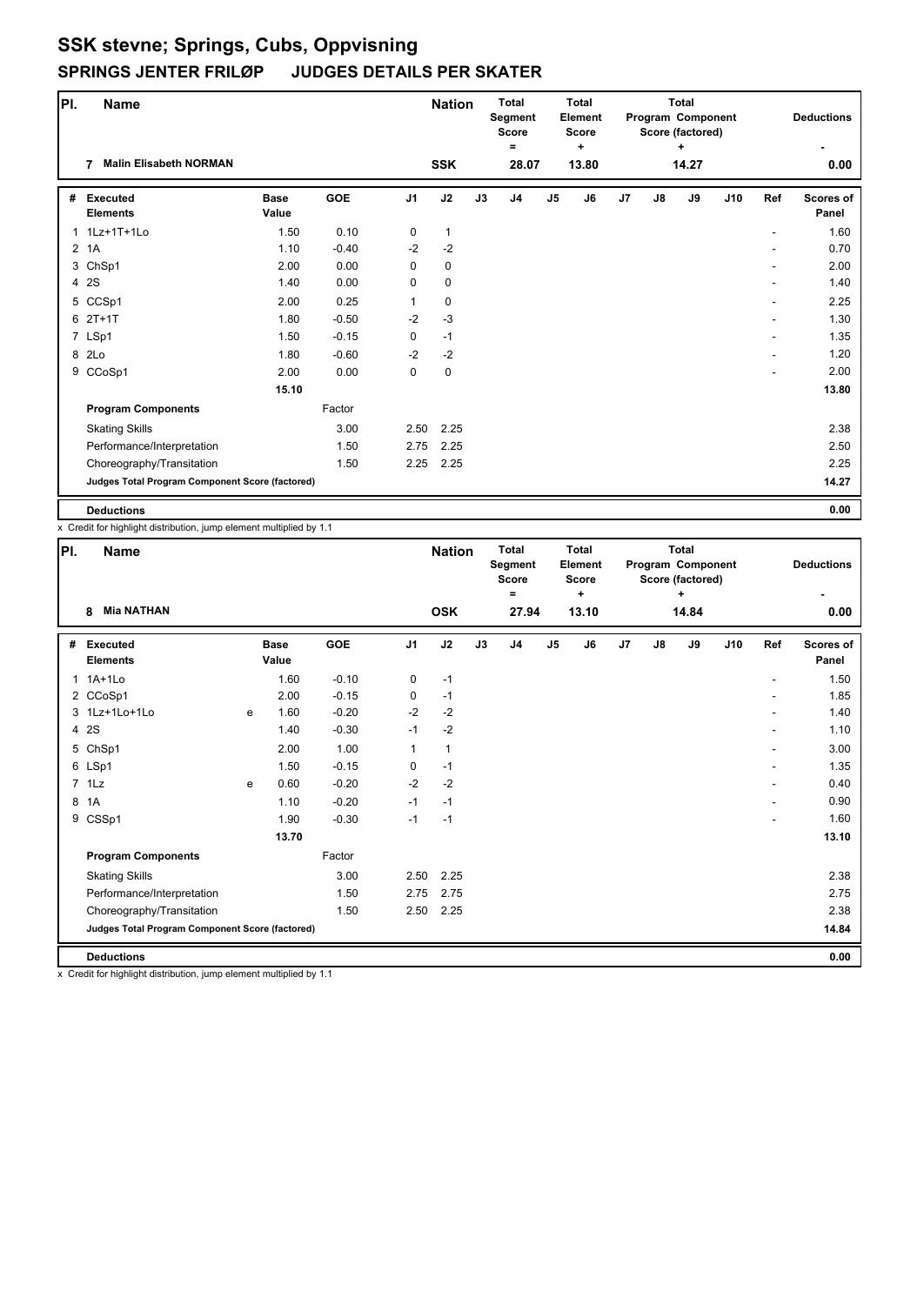| PI.          |        | Name                                            |                      |            |                | <b>Nation</b> |    | <b>Total</b><br>Segment<br><b>Score</b><br>Ξ |                | <b>Total</b><br><b>Element</b><br><b>Score</b><br>÷ |    |    | <b>Total</b><br>Program Component<br>Score (factored)<br>÷ |     |     | <b>Deductions</b>         |
|--------------|--------|-------------------------------------------------|----------------------|------------|----------------|---------------|----|----------------------------------------------|----------------|-----------------------------------------------------|----|----|------------------------------------------------------------|-----|-----|---------------------------|
|              | 9      | Sara Størksen GRØVAN                            |                      |            |                | <b>OSK</b>    |    | 27.86                                        |                | 13.20                                               |    |    | 14.66                                                      |     |     | 0.00                      |
| #            |        | <b>Executed</b><br><b>Elements</b>              | <b>Base</b><br>Value | <b>GOE</b> | J <sub>1</sub> | J2            | J3 | J <sub>4</sub>                               | J <sub>5</sub> | J6                                                  | J7 | J8 | J9                                                         | J10 | Ref | <b>Scores of</b><br>Panel |
| $\mathbf{1}$ |        | 2T<<                                            | 0.40                 | $-0.20$    | $-2$           | $-2$          |    |                                              |                |                                                     |    |    |                                                            |     |     | 0.20                      |
|              |        | 2 1A+1Lo+2T<<                                   | 2.00                 | $-0.40$    | $-2$           | $-2$          |    |                                              |                |                                                     |    |    |                                                            |     |     | 1.60                      |
|              | 3 LSp1 |                                                 | 1.50                 | 0.25       | $\mathbf 0$    | 1             |    |                                              |                |                                                     |    |    |                                                            |     |     | 1.75                      |
|              | 4 2S   |                                                 | 1.40                 | 0.00       | $\mathbf 0$    | $\mathbf 0$   |    |                                              |                |                                                     |    |    |                                                            |     |     | 1.40                      |
|              | 5 2Lo  |                                                 | 1.80                 | $-0.90$    | $-3$           | $-3$          |    |                                              |                |                                                     |    |    |                                                            |     | ٠   | 0.90                      |
|              |        | 6 CCoSp1                                        | 2.00                 | $-0.15$    | $-1$           | 0             |    |                                              |                |                                                     |    |    |                                                            |     | ۰   | 1.85                      |
|              |        | 7 ChSp1                                         | 2.00                 | 0.00       | $\mathbf 0$    | $\mathbf 0$   |    |                                              |                |                                                     |    |    |                                                            |     |     | 2.00                      |
|              |        | 8 1A+1Lo                                        | 1.60                 | 0.00       | $\mathbf 0$    | 0             |    |                                              |                |                                                     |    |    |                                                            |     |     | 1.60                      |
|              |        | 9 CSSp1                                         | 1.90                 | 0.00       | 0              | $\pmb{0}$     |    |                                              |                |                                                     |    |    |                                                            |     |     | 1.90                      |
|              |        |                                                 | 14.60                |            |                |               |    |                                              |                |                                                     |    |    |                                                            |     |     | 13.20                     |
|              |        | <b>Program Components</b>                       |                      | Factor     |                |               |    |                                              |                |                                                     |    |    |                                                            |     |     |                           |
|              |        | <b>Skating Skills</b>                           |                      | 3.00       | 2.75           | 2.50          |    |                                              |                |                                                     |    |    |                                                            |     |     | 2.63                      |
|              |        | Performance/Interpretation                      |                      | 1.50       | 2.25           | 2.00          |    |                                              |                |                                                     |    |    |                                                            |     |     | 2.13                      |
|              |        | Choreography/Transitation                       |                      | 1.50       | 2.50           | 2.25          |    |                                              |                |                                                     |    |    |                                                            |     |     | 2.38                      |
|              |        | Judges Total Program Component Score (factored) |                      |            |                |               |    |                                              |                |                                                     |    |    |                                                            |     |     | 14.66                     |
|              |        | <b>Deductions</b>                               |                      |            |                |               |    |                                              |                |                                                     |    |    |                                                            |     |     | 0.00                      |

x Credit for highlight distribution, jump element multiplied by 1.1

| PI. | <b>Name</b>                                     |   |                      |            |                | <b>Nation</b> |    | <b>Total</b><br>Segment<br><b>Score</b><br>= |                | <b>Total</b><br>Element<br><b>Score</b><br>٠ |    |               | <b>Total</b><br>Program Component<br>Score (factored)<br>٠ |     |                          | <b>Deductions</b>         |
|-----|-------------------------------------------------|---|----------------------|------------|----------------|---------------|----|----------------------------------------------|----------------|----------------------------------------------|----|---------------|------------------------------------------------------------|-----|--------------------------|---------------------------|
|     | <b>Marte JOHNSRUD</b><br>10                     |   |                      |            |                | <b>TT</b>     |    | 26.63                                        |                | 13.30                                        |    |               | 13.33                                                      |     |                          | 0.00                      |
| #   | Executed<br><b>Elements</b>                     |   | <b>Base</b><br>Value | <b>GOE</b> | J <sub>1</sub> | J2            | J3 | J <sub>4</sub>                               | J <sub>5</sub> | J6                                           | J7 | $\mathsf{J}8$ | J9                                                         | J10 | Ref                      | <b>Scores of</b><br>Panel |
| 1.  | 1A                                              |   | 1.10                 | 0.00       | 0              | 0             |    |                                              |                |                                              |    |               |                                                            |     |                          | 1.10                      |
|     | $2$ 1 Lz                                        | e | 0.60                 | $-0.15$    | $-2$           | $-1$          |    |                                              |                |                                              |    |               |                                                            |     |                          | 0.45                      |
|     | $3 \, 2S <$                                     |   | 1.00                 | $-0.30$    | $-1$           | $-2$          |    |                                              |                |                                              |    |               |                                                            |     |                          | 0.70                      |
|     | 4 CSSp3                                         |   | 2.60                 | 0.00       | 0              | 0             |    |                                              |                |                                              |    |               |                                                            |     |                          | 2.60                      |
|     | 5 ChSp1                                         |   | 2.00                 | $-0.50$    | 0              | $-2$          |    |                                              |                |                                              |    |               |                                                            |     | ٠                        | 1.50                      |
|     | 6 LSp1                                          |   | 1.50                 | $-0.15$    | 0              | $-1$          |    |                                              |                |                                              |    |               |                                                            |     | ٠                        | 1.35                      |
|     | $7.1A+1T$                                       |   | 1.50                 | $-0.10$    | 0              | $-1$          |    |                                              |                |                                              |    |               |                                                            |     | ٠                        | 1.40                      |
|     | 8 1F+1Lo+1Lo                                    |   | 1.50                 | $-0.05$    | $-1$           | 0             |    |                                              |                |                                              |    |               |                                                            |     | $\overline{\phantom{a}}$ | 1.45                      |
|     | 9 CCoSp2                                        |   | 2.50                 | 0.25       | 0              | $\mathbf{1}$  |    |                                              |                |                                              |    |               |                                                            |     | ٠                        | 2.75                      |
|     |                                                 |   | 14.30                |            |                |               |    |                                              |                |                                              |    |               |                                                            |     |                          | 13.30                     |
|     | <b>Program Components</b>                       |   |                      | Factor     |                |               |    |                                              |                |                                              |    |               |                                                            |     |                          |                           |
|     | <b>Skating Skills</b>                           |   |                      | 3.00       | 2.50           | 2.00          |    |                                              |                |                                              |    |               |                                                            |     |                          | 2.25                      |
|     | Performance/Interpretation                      |   |                      | 1.50       | 2.25           | 2.00          |    |                                              |                |                                              |    |               |                                                            |     |                          | 2.13                      |
|     | Choreography/Transitation                       |   |                      | 1.50       | 2.25           | 2.25          |    |                                              |                |                                              |    |               |                                                            |     |                          | 2.25                      |
|     | Judges Total Program Component Score (factored) |   |                      |            |                |               |    |                                              |                |                                              |    |               |                                                            |     |                          | 13.33                     |
|     | <b>Deductions</b>                               |   |                      |            |                |               |    |                                              |                |                                              |    |               |                                                            |     |                          | 0.00                      |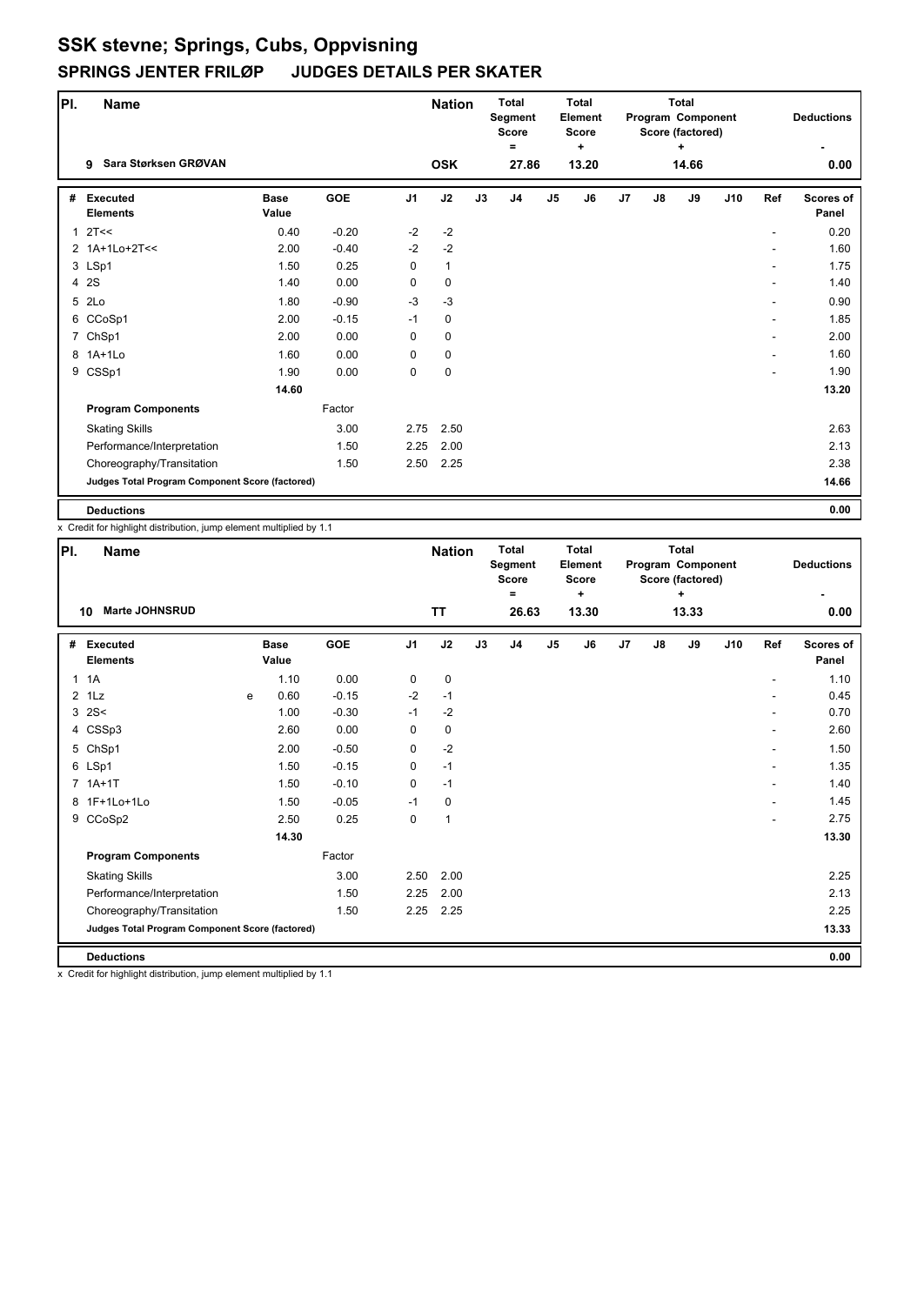| PI.          | Name                                            |                      |            |                | <b>Nation</b> |    | <b>Total</b><br>Segment<br><b>Score</b><br>Ξ |               | <b>Total</b><br>Element<br><b>Score</b><br>٠ |    |    | <b>Total</b><br>Program Component<br>Score (factored)<br>÷ |     |     | <b>Deductions</b>         |
|--------------|-------------------------------------------------|----------------------|------------|----------------|---------------|----|----------------------------------------------|---------------|----------------------------------------------|----|----|------------------------------------------------------------|-----|-----|---------------------------|
|              | <b>May Berit OLSEN</b><br>11                    |                      |            |                | <b>RKK</b>    |    | 25.60                                        |               | 11.35                                        |    |    | 14.25                                                      |     |     | 0.00                      |
| #            | Executed<br><b>Elements</b>                     | <b>Base</b><br>Value | <b>GOE</b> | J <sub>1</sub> | J2            | J3 | J <sub>4</sub>                               | $\mathsf{J}5$ | J6                                           | J7 | J8 | J9                                                         | J10 | Ref | <b>Scores of</b><br>Panel |
| $\mathbf{1}$ | 1A                                              | 1.10                 | 0.00       | 0              | $\mathbf 0$   |    |                                              |               |                                              |    |    |                                                            |     | ۰   | 1.10                      |
| 2            | 2S                                              | 1.40                 | $-0.20$    | 0              | $-2$          |    |                                              |               |                                              |    |    |                                                            |     |     | 1.20                      |
|              | 3 CCoSp1                                        | 2.00                 | 0.00       | 0              | $\mathbf 0$   |    |                                              |               |                                              |    |    |                                                            |     | ۰   | 2.00                      |
|              | 4 ChSt1                                         | 2.00                 | $-0.25$    | 0              | $-1$          |    |                                              |               |                                              |    |    |                                                            |     |     | 1.75                      |
|              | 5 1F+1Lo+1Lo                                    | 1.50                 | 0.10       | 0              | $\mathbf{1}$  |    |                                              |               |                                              |    |    |                                                            |     | ٠   | 1.60                      |
|              | 6 SSp2                                          | 1.60                 | 0.00       | 0              | 0             |    |                                              |               |                                              |    |    |                                                            |     | ۰   | 1.60                      |
|              | 7 1F                                            | 0.50                 | 0.00       | 0              | 0             |    |                                              |               |                                              |    |    |                                                            |     | ۰   | 0.50                      |
|              | 8 1A+1Lo                                        | 1.60                 | 0.00       | 0              | 0             |    |                                              |               |                                              |    |    |                                                            |     | ۰   | 1.60                      |
|              | 9 Fssp0                                         | 0.00                 | 0.00       |                |               |    |                                              |               |                                              |    |    |                                                            |     |     | 0.00                      |
|              |                                                 | 11.70                |            |                |               |    |                                              |               |                                              |    |    |                                                            |     |     | 11.35                     |
|              | <b>Program Components</b>                       |                      | Factor     |                |               |    |                                              |               |                                              |    |    |                                                            |     |     |                           |
|              | <b>Skating Skills</b>                           |                      | 3.00       | 2.25           | 2.25          |    |                                              |               |                                              |    |    |                                                            |     |     | 2.25                      |
|              | Performance/Interpretation                      |                      | 1.50       | 2.50           | 2.50          |    |                                              |               |                                              |    |    |                                                            |     |     | 2.50                      |
|              | Choreography/Transitation                       |                      | 1.50       | 2.75           | 2.25          |    |                                              |               |                                              |    |    |                                                            |     |     | 2.50                      |
|              | Judges Total Program Component Score (factored) |                      |            |                |               |    |                                              |               |                                              |    |    |                                                            |     |     | 14.25                     |
|              | <b>Deductions</b>                               |                      |            |                |               |    |                                              |               |                                              |    |    |                                                            |     |     | 0.00                      |

x Credit for highlight distribution, jump element multiplied by 1.1

| PI.            | <b>Name</b>                                     |                      |            |                | <b>Nation</b> |    | <b>Total</b><br>Segment<br><b>Score</b><br>= |                | Total<br>Element<br><b>Score</b><br>٠ |                |    | <b>Total</b><br>Program Component<br>Score (factored)<br>÷. |     |                | <b>Deductions</b>         |
|----------------|-------------------------------------------------|----------------------|------------|----------------|---------------|----|----------------------------------------------|----------------|---------------------------------------|----------------|----|-------------------------------------------------------------|-----|----------------|---------------------------|
|                | <b>Guro Emilie HEM</b><br>$12 \,$               |                      |            |                | TT            |    | 22.62                                        |                | 9.85                                  |                |    | 12.77                                                       |     |                | 0.00                      |
| #              | <b>Executed</b><br><b>Elements</b>              | <b>Base</b><br>Value | <b>GOE</b> | J <sub>1</sub> | J2            | J3 | J <sub>4</sub>                               | J <sub>5</sub> | J6                                    | J <sub>7</sub> | J8 | J9                                                          | J10 | Ref            | <b>Scores of</b><br>Panel |
| $\mathbf{1}$   | 1F+1Lo+1T<                                      | 1.30                 | $-0.10$    | $-1$           | $-1$          |    |                                              |                |                                       |                |    |                                                             |     | $\overline{a}$ | 1.20                      |
| $\overline{2}$ | 1A                                              | 1.10                 | 0.10       | 0              | $\mathbf{1}$  |    |                                              |                |                                       |                |    |                                                             |     |                | 1.20                      |
|                | 3 CoSp1                                         | 1.70                 | 0.00       | 0              | 0             |    |                                              |                |                                       |                |    |                                                             |     | ٠              | 1.70                      |
|                | 4 1Lo                                           | 0.50                 | 0.00       | 0              | 0             |    |                                              |                |                                       |                |    |                                                             |     | ٠              | 0.50                      |
|                | 5 1F                                            | 0.50                 | 0.00       | 0              | 0             |    |                                              |                |                                       |                |    |                                                             |     | ٠              | 0.50                      |
|                | 6 ChSp0                                         | 0.00                 | 0.00       | ٠              | ٠             |    |                                              |                |                                       |                |    |                                                             |     | ٠              | 0.00                      |
|                | $7.1A+1T$                                       | 1.50                 | 0.00       | 0              | 0             |    |                                              |                |                                       |                |    |                                                             |     | ٠              | 1.50                      |
|                | 8 LSp1                                          | 1.50                 | 0.00       | 0              | $\pmb{0}$     |    |                                              |                |                                       |                |    |                                                             |     |                | 1.50                      |
|                | 9 CSSp1                                         | 1.90                 | $-0.15$    | 0              | $-1$          |    |                                              |                |                                       |                |    |                                                             |     | $\overline{a}$ | 1.75                      |
|                |                                                 | 10.00                |            |                |               |    |                                              |                |                                       |                |    |                                                             |     |                | 9.85                      |
|                | <b>Program Components</b>                       |                      | Factor     |                |               |    |                                              |                |                                       |                |    |                                                             |     |                |                           |
|                | <b>Skating Skills</b>                           |                      | 3.00       | 2.25           | 2.00          |    |                                              |                |                                       |                |    |                                                             |     |                | 2.13                      |
|                | Performance/Interpretation                      |                      | 1.50       | 2.00           | 2.50          |    |                                              |                |                                       |                |    |                                                             |     |                | 2.25                      |
|                | Choreography/Transitation                       |                      | 1.50       | 2.00           | 2.00          |    |                                              |                |                                       |                |    |                                                             |     |                | 2.00                      |
|                | Judges Total Program Component Score (factored) |                      |            |                |               |    |                                              |                |                                       |                |    |                                                             |     |                | 12.77                     |
|                | <b>Deductions</b>                               |                      |            |                |               |    |                                              |                |                                       |                |    |                                                             |     |                | 0.00                      |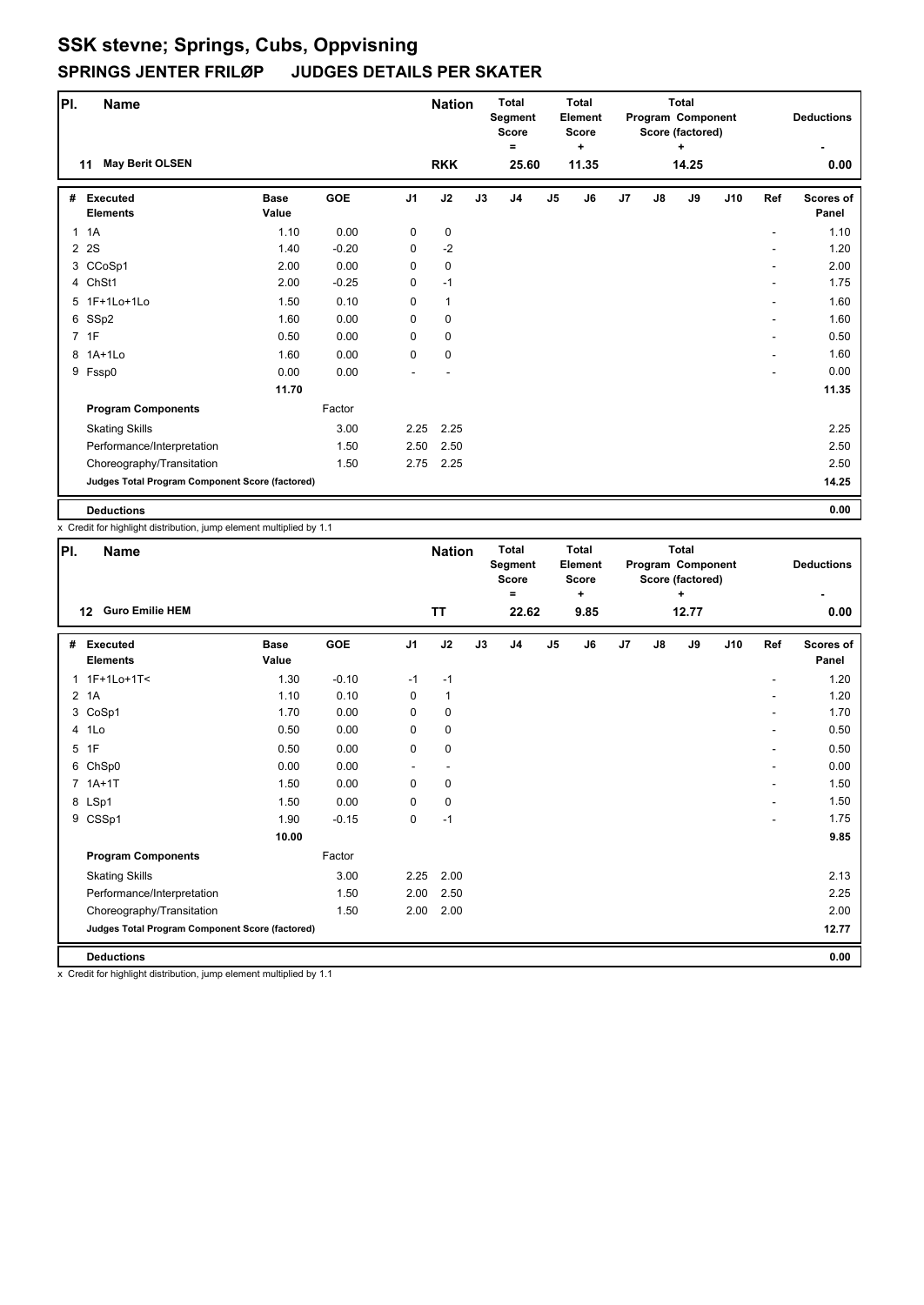| PI.            | <b>Name</b>                                     |                      |         |                | <b>Nation</b> |    | <b>Total</b><br>Segment<br><b>Score</b><br>Ξ |               | <b>Total</b><br>Element<br><b>Score</b><br>٠ |                |    | <b>Total</b><br>Program Component<br>Score (factored)<br>٠ |     |                          | <b>Deductions</b>         |
|----------------|-------------------------------------------------|----------------------|---------|----------------|---------------|----|----------------------------------------------|---------------|----------------------------------------------|----------------|----|------------------------------------------------------------|-----|--------------------------|---------------------------|
|                | Kaja MIKKELSEN<br>13                            |                      |         |                | <b>RKK</b>    |    | 21.92                                        |               | 10.85                                        |                |    | 11.07                                                      |     |                          | 0.00                      |
| #              | <b>Executed</b><br><b>Elements</b>              | <b>Base</b><br>Value | GOE     | J <sub>1</sub> | J2            | J3 | J <sub>4</sub>                               | $\mathsf{J}5$ | J6                                           | J <sub>7</sub> | J8 | J9                                                         | J10 | Ref                      | <b>Scores of</b><br>Panel |
| $\overline{1}$ | $1A+1L0$                                        | 1.60                 | $-0.20$ | $-1$           | $-1$          |    |                                              |               |                                              |                |    |                                                            |     |                          | 1.40                      |
|                | 2 1A                                            | 1.10                 | $-0.10$ | $-1$           | $\mathbf 0$   |    |                                              |               |                                              |                |    |                                                            |     |                          | 1.00                      |
|                | 3 CoSp1                                         | 1.70                 | 0.00    | 0              | 0             |    |                                              |               |                                              |                |    |                                                            |     | $\overline{\phantom{a}}$ | 1.70                      |
|                | 4 1F+1Lo+1Lo                                    | 1.50                 | $-0.05$ | $-1$           | 0             |    |                                              |               |                                              |                |    |                                                            |     |                          | 1.45                      |
|                | 5 ChSp1                                         | 2.00                 | 1.00    | 1              | 1             |    |                                              |               |                                              |                |    |                                                            |     | $\overline{\phantom{a}}$ | 3.00                      |
|                | 6 1Lo                                           | 0.50                 | 0.00    | 0              | 0             |    |                                              |               |                                              |                |    |                                                            |     | ٠                        | 0.50                      |
| $\overline{7}$ | SSp1                                            | 1.30                 | 0.00    | 0              | 0             |    |                                              |               |                                              |                |    |                                                            |     | $\overline{\phantom{a}}$ | 1.30                      |
|                | 8 1F                                            | 0.50                 | 0.00    | 0              | 0             |    |                                              |               |                                              |                |    |                                                            |     | ٠                        | 0.50                      |
| 9              | fssp0                                           | 0.00                 | 0.00    |                |               |    |                                              |               |                                              |                |    |                                                            |     |                          | 0.00                      |
|                |                                                 | 10.20                |         |                |               |    |                                              |               |                                              |                |    |                                                            |     |                          | 10.85                     |
|                | <b>Program Components</b>                       |                      | Factor  |                |               |    |                                              |               |                                              |                |    |                                                            |     |                          |                           |
|                | <b>Skating Skills</b>                           |                      | 3.00    | 1.50           | 2.00          |    |                                              |               |                                              |                |    |                                                            |     |                          | 1.75                      |
|                | Performance/Interpretation                      |                      | 1.50    | 1.50           | 2.25          |    |                                              |               |                                              |                |    |                                                            |     |                          | 1.88                      |
|                | Choreography/Transitation                       |                      | 1.50    | 2.00           | 2.00          |    |                                              |               |                                              |                |    |                                                            |     |                          | 2.00                      |
|                | Judges Total Program Component Score (factored) |                      |         |                |               |    |                                              |               |                                              |                |    |                                                            |     |                          | 11.07                     |
|                | <b>Deductions</b>                               |                      |         |                |               |    |                                              |               |                                              |                |    |                                                            |     |                          | 0.00                      |

x Credit for highlight distribution, jump element multiplied by 1.1

| PI. | <b>Name</b>                                     |                      |                   |                          | <b>Nation</b> |    | <b>Total</b><br>Segment<br><b>Score</b><br>= |                | <b>Total</b><br>Element<br><b>Score</b><br>٠ |    |               | <b>Total</b><br>Program Component<br>Score (factored)<br>٠ |     |     | <b>Deductions</b>         |
|-----|-------------------------------------------------|----------------------|-------------------|--------------------------|---------------|----|----------------------------------------------|----------------|----------------------------------------------|----|---------------|------------------------------------------------------------|-----|-----|---------------------------|
|     | <b>STINE ABRAHAMSSON</b><br>14                  |                      |                   |                          | <b>SSK</b>    |    | 19.95                                        |                | 8.25                                         |    |               | 13.70                                                      |     |     | 2.00                      |
| #   | Executed<br><b>Elements</b>                     | <b>Base</b><br>Value | <b>GOE</b>        | J <sub>1</sub>           | J2            | J3 | J <sub>4</sub>                               | J <sub>5</sub> | J6                                           | J7 | $\mathsf{J}8$ | J9                                                         | J10 | Ref | <b>Scores of</b><br>Panel |
|     | 1 1Lz+1T+1Lo                                    | 1.50                 | 0.00              | 0                        | 0             |    |                                              |                |                                              |    |               |                                                            |     |     | 1.50                      |
|     | 2 1T                                            | 0.40                 | 0.00              | 0                        | $\mathbf 0$   |    |                                              |                |                                              |    |               |                                                            |     |     | 0.40                      |
|     | 3 SSp1                                          | 1.30                 | 0.00              | 0                        | $\pmb{0}$     |    |                                              |                |                                              |    |               |                                                            |     |     | 1.30                      |
|     | 4 2F<                                           | 1.30                 | $-0.90$           | $-3$                     | $-3$          |    |                                              |                |                                              |    |               |                                                            |     |     | 0.40                      |
|     | 5 chsp0                                         | 0.00                 | 0.00              | $\overline{\phantom{a}}$ | ٠             |    |                                              |                |                                              |    |               |                                                            |     |     | 0.00                      |
|     | 6 1A                                            | 1.10                 | $-0.60$           | $-3$                     | $-3$          |    |                                              |                |                                              |    |               |                                                            |     |     | 0.50                      |
|     | 7 LSp1                                          | 1.50                 | $-0.15$           | 0                        | $-1$          |    |                                              |                |                                              |    |               |                                                            |     |     | 1.35                      |
|     | 8 1Lo+1Lo                                       | 1.00                 | $-0.05$           | 0                        | $-1$          |    |                                              |                |                                              |    |               |                                                            |     |     | 0.95                      |
|     | 9 CCoSp1                                        | 2.00                 | $-0.15$           | 0                        | $-1$          |    |                                              |                |                                              |    |               |                                                            |     |     | 1.85                      |
|     |                                                 | 10.10                |                   |                          |               |    |                                              |                |                                              |    |               |                                                            |     |     | 8.25                      |
|     | <b>Program Components</b>                       |                      | Factor            |                          |               |    |                                              |                |                                              |    |               |                                                            |     |     |                           |
|     | <b>Skating Skills</b>                           |                      | 3.00              | 2.25                     | 2.75          |    |                                              |                |                                              |    |               |                                                            |     |     | 2.50                      |
|     | Performance/Interpretation                      |                      | 1.50              | 2.00                     | 1.50          |    |                                              |                |                                              |    |               |                                                            |     |     | 1.75                      |
|     | Choreography/Transitation                       |                      | 1.50              | 2.25                     | 2.50          |    |                                              |                |                                              |    |               |                                                            |     |     | 2.38                      |
|     | Judges Total Program Component Score (factored) |                      |                   |                          |               |    |                                              |                |                                              |    |               |                                                            |     |     | 13.70                     |
|     | <b>Deductions</b>                               |                      | Falls:<br>$-2.00$ |                          |               |    |                                              |                |                                              |    |               |                                                            |     |     | $-2.00$                   |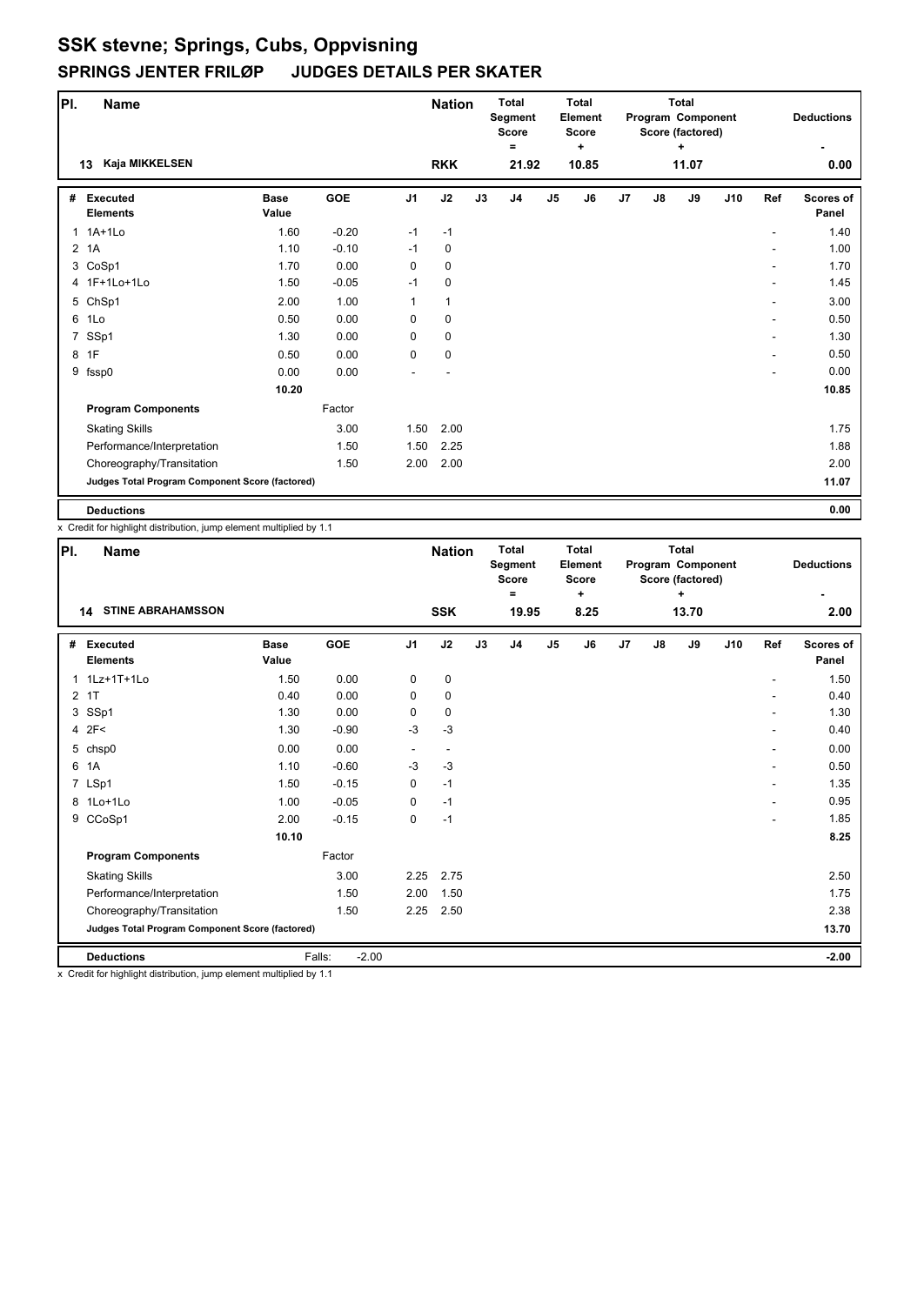| PI.          | <b>Name</b>                                     |                      |         |                | <b>Nation</b> |    | <b>Total</b><br>Segment<br><b>Score</b><br>Ξ |                | <b>Total</b><br><b>Element</b><br><b>Score</b><br>÷ |    |               | <b>Total</b><br>Program Component<br>Score (factored)<br>÷ |     |     | <b>Deductions</b>         |
|--------------|-------------------------------------------------|----------------------|---------|----------------|---------------|----|----------------------------------------------|----------------|-----------------------------------------------------|----|---------------|------------------------------------------------------------|-----|-----|---------------------------|
|              | <b>Katrine ASKELAND</b><br>15                   |                      |         |                | <b>RKK</b>    |    | 19.93                                        |                | 8.85                                                |    |               | 11.08                                                      |     |     | 0.00                      |
| #            | Executed<br><b>Elements</b>                     | <b>Base</b><br>Value | GOE     | J <sub>1</sub> | J2            | J3 | J4                                           | J <sub>5</sub> | J6                                                  | J7 | $\mathsf{J}8$ | J9                                                         | J10 | Ref | <b>Scores of</b><br>Panel |
| $\mathbf{1}$ | 1A                                              | 1.10                 | $-0.20$ | $-1$           | $-1$          |    |                                              |                |                                                     |    |               |                                                            |     |     | 0.90                      |
|              | 2 1F+1Lo+1Lo                                    | 1.50                 | 0.00    | 0              | 0             |    |                                              |                |                                                     |    |               |                                                            |     |     | 1.50                      |
|              | 3 FSSp1                                         | 2.00                 | $-0.60$ | $-2$           | $-2$          |    |                                              |                |                                                     |    |               |                                                            |     |     | 1.40                      |
|              | 4 1Lo                                           | 0.50                 | 0.10    | 0              | $\mathbf{1}$  |    |                                              |                |                                                     |    |               |                                                            |     | ٠   | 0.60                      |
|              | 5 ChSp1                                         | 2.00                 | $-0.25$ | 0              | $-1$          |    |                                              |                |                                                     |    |               |                                                            |     | ۰   | 1.75                      |
|              | $6$ 1 Lz $\leq$                                 | 0.00                 | 0.00    |                |               |    |                                              |                |                                                     |    |               |                                                            |     |     | 0.00                      |
|              | 7 CoSp1                                         | 1.70                 | 0.00    | 0              | $\mathbf 0$   |    |                                              |                |                                                     |    |               |                                                            |     | ۰   | 1.70                      |
|              | 8 SSp1                                          | 1.30                 | $-0.30$ | $-1$           | $-1$          |    |                                              |                |                                                     |    |               |                                                            |     | ۰   | 1.00                      |
|              |                                                 | 10.10                |         |                |               |    |                                              |                |                                                     |    |               |                                                            |     |     | 8.85                      |
|              | <b>Program Components</b>                       |                      | Factor  |                |               |    |                                              |                |                                                     |    |               |                                                            |     |     |                           |
|              | <b>Skating Skills</b>                           |                      | 3.00    | 1.75           | 2.25          |    |                                              |                |                                                     |    |               |                                                            |     |     | 2.00                      |
|              | Performance/Interpretation                      |                      | 1.50    | 2.00           | 1.25          |    |                                              |                |                                                     |    |               |                                                            |     |     | 1.63                      |
|              | Choreography/Transitation                       |                      | 1.50    | 1.75           | 1.75          |    |                                              |                |                                                     |    |               |                                                            |     |     | 1.75                      |
|              | Judges Total Program Component Score (factored) |                      |         |                |               |    |                                              |                |                                                     |    |               |                                                            |     |     | 11.08                     |
|              | <b>Deductions</b>                               |                      |         |                |               |    |                                              |                |                                                     |    |               |                                                            |     |     | 0.00                      |

x Credit for highlight distribution, jump element multiplied by 1.1

| PI. | <b>Name</b>                                                                                                                                                                                                                                         |                      |                   |                | <b>Nation</b> |    | <b>Total</b><br>Segment<br><b>Score</b><br>Ξ |    | <b>Total</b><br>Element<br><b>Score</b><br>٠ |    |               | <b>Total</b><br>Program Component<br>Score (factored)<br>÷ |     |                | <b>Deductions</b>         |
|-----|-----------------------------------------------------------------------------------------------------------------------------------------------------------------------------------------------------------------------------------------------------|----------------------|-------------------|----------------|---------------|----|----------------------------------------------|----|----------------------------------------------|----|---------------|------------------------------------------------------------|-----|----------------|---------------------------|
|     | <b>Victoria SYNSTAD</b><br>16                                                                                                                                                                                                                       |                      |                   |                | <b>SIL</b>    |    | 19.69                                        |    | 9.12                                         |    |               | 12.57                                                      |     |                | 2.00                      |
| #   | <b>Executed</b><br><b>Elements</b>                                                                                                                                                                                                                  | <b>Base</b><br>Value | <b>GOE</b>        | J <sub>1</sub> | J2            | J3 | J <sub>4</sub>                               | J5 | J6                                           | J7 | $\mathsf{J}8$ | J9                                                         | J10 | Ref            | <b>Scores of</b><br>Panel |
|     | 1 CSSp1                                                                                                                                                                                                                                             | 1.90                 | $-0.30$           | $-1$           | $-1$          |    |                                              |    |                                              |    |               |                                                            |     | ٠              | 1.60                      |
|     | 2 2 S                                                                                                                                                                                                                                               | 1.40                 | $-0.60$           | $-3$           | $-3$          |    |                                              |    |                                              |    |               |                                                            |     |                | 0.80                      |
|     | 3 2T                                                                                                                                                                                                                                                | 1.40                 | $-0.60$           | $-3$           | $-3$          |    |                                              |    |                                              |    |               |                                                            |     |                | 0.80                      |
|     | 4 ChSp1                                                                                                                                                                                                                                             | 2.00                 | $-0.50$           | $-1$           | $-1$          |    |                                              |    |                                              |    |               |                                                            |     |                | 1.50                      |
|     | 5 1A+1T+1Lo                                                                                                                                                                                                                                         | 2.00                 | $-0.20$           | $-1$           | $-1$          |    |                                              |    |                                              |    |               |                                                            |     | $\overline{a}$ | 1.80                      |
|     | 6 FCSp1                                                                                                                                                                                                                                             | 1.90                 | $-0.30$           | $-1$           | $-1$          |    |                                              |    |                                              |    |               |                                                            |     |                | 1.60                      |
|     | 7 2S+SEQ                                                                                                                                                                                                                                            | 1.12                 | $-0.60$           | $-3$           | $-3$          |    |                                              |    |                                              |    |               |                                                            |     | $\overline{a}$ | 0.52                      |
|     | 8 ccosp0                                                                                                                                                                                                                                            | 0.00                 | 0.00              |                |               |    |                                              |    |                                              |    |               |                                                            |     |                | 0.00                      |
| 9   | 1A                                                                                                                                                                                                                                                  | 1.10                 | $-0.60$           | $-3$           | $-3$          |    |                                              |    |                                              |    |               |                                                            |     |                | 0.50                      |
|     |                                                                                                                                                                                                                                                     | 12.82                |                   |                |               |    |                                              |    |                                              |    |               |                                                            |     |                | 9.12                      |
|     | <b>Program Components</b>                                                                                                                                                                                                                           |                      | Factor            |                |               |    |                                              |    |                                              |    |               |                                                            |     |                |                           |
|     | <b>Skating Skills</b>                                                                                                                                                                                                                               |                      | 3.00              | 2.50           | 2.50          |    |                                              |    |                                              |    |               |                                                            |     |                | 2.50                      |
|     | Performance/Interpretation                                                                                                                                                                                                                          |                      | 1.50              | 2.00           | 1.00          |    |                                              |    |                                              |    |               |                                                            |     |                | 1.50                      |
|     | Choreography/Transitation                                                                                                                                                                                                                           |                      | 1.50              | 2.25           | 1.50          |    |                                              |    |                                              |    |               |                                                            |     |                | 1.88                      |
|     | Judges Total Program Component Score (factored)                                                                                                                                                                                                     |                      |                   |                |               |    |                                              |    |                                              |    |               |                                                            |     |                | 12.57                     |
|     | <b>Deductions</b><br>Considering in the fight state of a subsequent and some company and social state of the state of the state of the state of the state of the state of the state of the state of the state of the state of the state of the stat |                      | Falls:<br>$-2.00$ |                |               |    |                                              |    |                                              |    |               |                                                            |     |                | $-2.00$                   |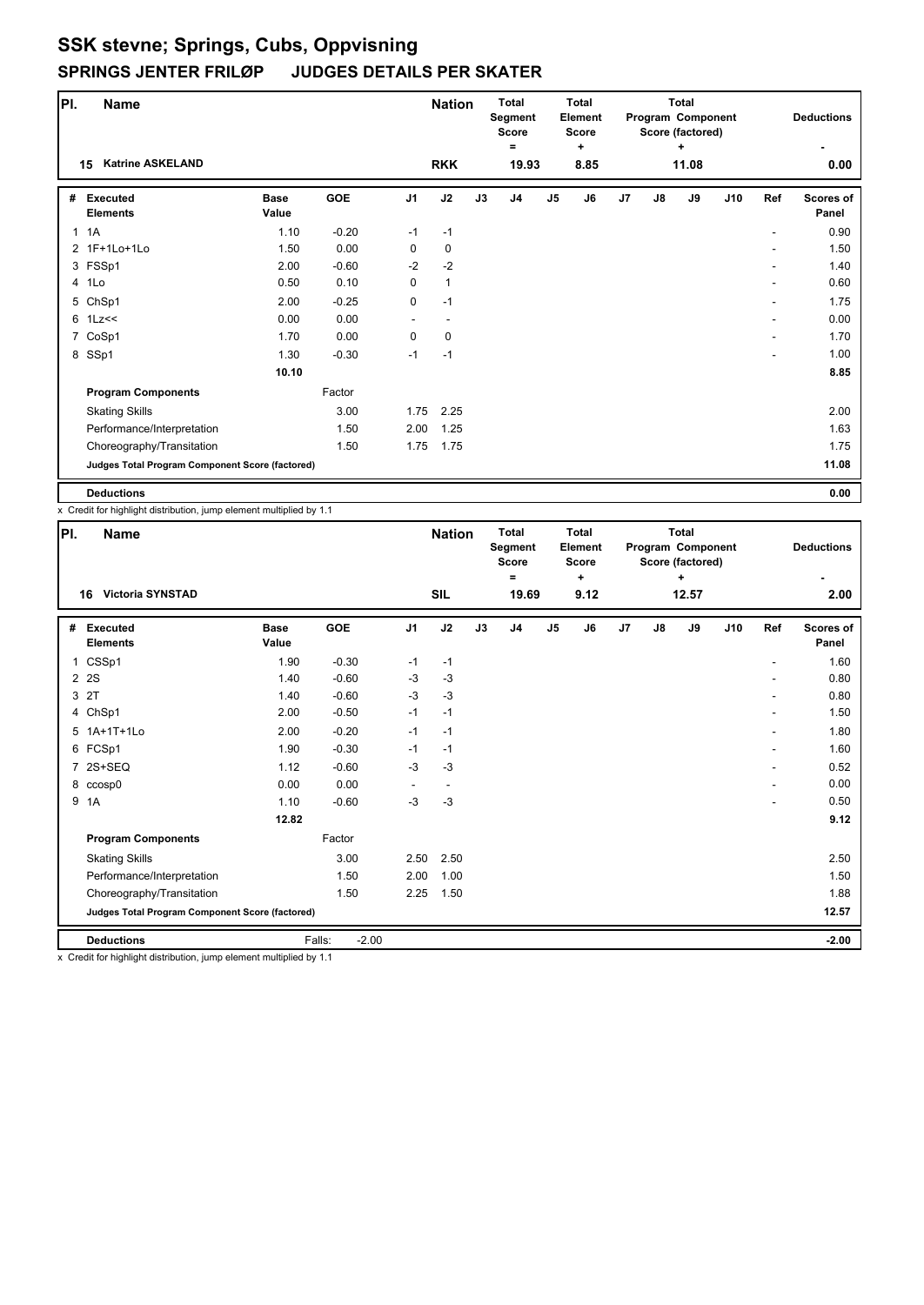| PI.          | Name                                            |                      |                   |                | <b>Nation</b> |    | <b>Total</b><br>Segment<br><b>Score</b><br>Ξ |                | <b>Total</b><br>Element<br><b>Score</b><br>٠ |                |    | <b>Total</b><br>Program Component<br>Score (factored)<br>۰. |     |     | <b>Deductions</b>         |
|--------------|-------------------------------------------------|----------------------|-------------------|----------------|---------------|----|----------------------------------------------|----------------|----------------------------------------------|----------------|----|-------------------------------------------------------------|-----|-----|---------------------------|
|              | Selina KJÆREM ELLINGSEN<br>17                   |                      |                   |                | <b>MKK</b>    |    | 19.40                                        |                | 8.95                                         |                |    | 11.45                                                       |     |     | 1.00                      |
| #            | <b>Executed</b><br><b>Elements</b>              | <b>Base</b><br>Value | <b>GOE</b>        | J <sub>1</sub> | J2            | J3 | J <sub>4</sub>                               | J <sub>5</sub> | J6                                           | J <sub>7</sub> | J8 | J9                                                          | J10 | Ref | <b>Scores of</b><br>Panel |
| $\mathbf{1}$ | 1F+1Lo+1T                                       | 1.40                 | 0.00              | 0              | $\mathbf 0$   |    |                                              |                |                                              |                |    |                                                             |     |     | 1.40                      |
|              | 2 USp0                                          | 0.00                 | 0.00              |                |               |    |                                              |                |                                              |                |    |                                                             |     |     | 0.00                      |
|              | 3 1A                                            | 1.10                 | $-0.60$           | $-3$           | $-3$          |    |                                              |                |                                              |                |    |                                                             |     |     | 0.50                      |
|              | 4 ChSp1                                         | 2.00                 | 1.00              | 1              | $\mathbf{1}$  |    |                                              |                |                                              |                |    |                                                             |     |     | 3.00                      |
|              | 5 CoSp1                                         | 1.70                 | $-0.15$           | $-1$           | $\mathbf 0$   |    |                                              |                |                                              |                |    |                                                             |     |     | 1.55                      |
|              | $6$ 1A+1T                                       | 1.50                 | 0.00              | 0              | $\mathbf 0$   |    |                                              |                |                                              |                |    |                                                             |     |     | 1.50                      |
|              | 7 1F                                            | 0.50                 | 0.00              | $\Omega$       | $\mathbf 0$   |    |                                              |                |                                              |                |    |                                                             |     |     | 0.50                      |
| 8            | 1Lo                                             | 0.50                 | 0.00              | 0              | 0             |    |                                              |                |                                              |                |    |                                                             |     |     | 0.50                      |
|              | 9 LSp0                                          | 0.00                 | 0.00              |                |               |    |                                              |                |                                              |                |    |                                                             |     |     | 0.00                      |
|              |                                                 | 8.70                 |                   |                |               |    |                                              |                |                                              |                |    |                                                             |     |     | 8.95                      |
|              | <b>Program Components</b>                       |                      | Factor            |                |               |    |                                              |                |                                              |                |    |                                                             |     |     |                           |
|              | <b>Skating Skills</b>                           |                      | 3.00              | 1.75           | 1.75          |    |                                              |                |                                              |                |    |                                                             |     |     | 1.75                      |
|              | Performance/Interpretation                      |                      | 1.50              | 2.25           | 2.00          |    |                                              |                |                                              |                |    |                                                             |     |     | 2.13                      |
|              | Choreography/Transitation                       |                      | 1.50              | 1.75           | 2.25          |    |                                              |                |                                              |                |    |                                                             |     |     | 2.00                      |
|              | Judges Total Program Component Score (factored) |                      |                   |                |               |    |                                              |                |                                              |                |    |                                                             |     |     | 11.45                     |
|              | <b>Deductions</b>                               |                      | Falls:<br>$-1.00$ |                |               |    |                                              |                |                                              |                |    |                                                             |     |     | $-1.00$                   |

x Credit for highlight distribution, jump element multiplied by 1.1

| PI. | Name                                                   |   |                      |         |                | <b>Nation</b> |    | <b>Total</b><br>Segment<br><b>Score</b><br>Ξ |                | <b>Total</b><br>Element<br><b>Score</b><br>٠ |    |               | <b>Total</b><br>Program Component<br>Score (factored)<br>÷ |     |     | <b>Deductions</b>  |
|-----|--------------------------------------------------------|---|----------------------|---------|----------------|---------------|----|----------------------------------------------|----------------|----------------------------------------------|----|---------------|------------------------------------------------------------|-----|-----|--------------------|
|     | <b>Kristine Vasholmen MOSTUE</b><br>18                 |   |                      |         |                | <b>AKK</b>    |    | 19.04                                        |                | 7.40                                         |    |               | 11.64                                                      |     |     | 0.00               |
| #   | <b>Executed</b><br><b>Elements</b>                     |   | <b>Base</b><br>Value | GOE     | J <sub>1</sub> | J2            | J3 | J <sub>4</sub>                               | J <sub>5</sub> | J6                                           | J7 | $\mathsf{J}8$ | J9                                                         | J10 | Ref | Scores of<br>Panel |
|     | 11Lz                                                   | e | 0.60                 | $-0.20$ | $-2$           | $-2$          |    |                                              |                |                                              |    |               |                                                            |     |     | 0.40               |
|     | 2 chsp0                                                |   | 0.00                 | 0.00    |                |               |    |                                              |                |                                              |    |               |                                                            |     |     | 0.00               |
|     | 3 1W+1Lo                                               |   | 0.80                 | 0.00    | 0              | 0             |    |                                              |                |                                              |    |               |                                                            |     | ٠   | 0.80               |
|     | 4 CCoSp1                                               |   | 2.00                 | $-0.45$ | $-2$           | $-1$          |    |                                              |                |                                              |    |               |                                                            |     | ٠   | 1.55               |
|     | 5 1F                                                   |   | 0.50                 | 0.00    | 0              | 0             |    |                                              |                |                                              |    |               |                                                            |     | ٠   | 0.50               |
|     | 6 CoSp1                                                |   | 1.70                 | 0.00    | 0              | 0             |    |                                              |                |                                              |    |               |                                                            |     |     | 1.70               |
|     | 7 1Lo+1Lo                                              |   | 1.00                 | $-0.05$ | $-1$           | 0             |    |                                              |                |                                              |    |               |                                                            |     |     | 0.95               |
|     | 8 1S*                                                  |   | 0.00                 | 0.00    |                |               |    |                                              |                |                                              |    |               |                                                            |     |     | 0.00               |
|     | 9 LSp1                                                 |   | 1.50                 | 0.00    | 0              | $\mathbf 0$   |    |                                              |                |                                              |    |               |                                                            |     |     | 1.50               |
|     |                                                        |   | 8.10                 |         |                |               |    |                                              |                |                                              |    |               |                                                            |     |     | 7.40               |
|     | <b>Program Components</b>                              |   |                      | Factor  |                |               |    |                                              |                |                                              |    |               |                                                            |     |     |                    |
|     | <b>Skating Skills</b>                                  |   |                      | 3.00    | 2.25           | 1.75          |    |                                              |                |                                              |    |               |                                                            |     |     | 2.00               |
|     | Performance/Interpretation                             |   |                      | 1.50    | 2.00           | 1.75          |    |                                              |                |                                              |    |               |                                                            |     |     | 1.88               |
|     | Choreography/Transitation                              |   |                      | 1.50    | 2.25           | 1.50          |    |                                              |                |                                              |    |               |                                                            |     |     | 1.88               |
|     | <b>Judges Total Program Component Score (factored)</b> |   |                      |         |                |               |    |                                              |                |                                              |    |               |                                                            |     |     | 11.64              |
|     | <b>Deductions</b>                                      |   |                      |         |                |               |    |                                              |                |                                              |    |               |                                                            |     |     | 0.00               |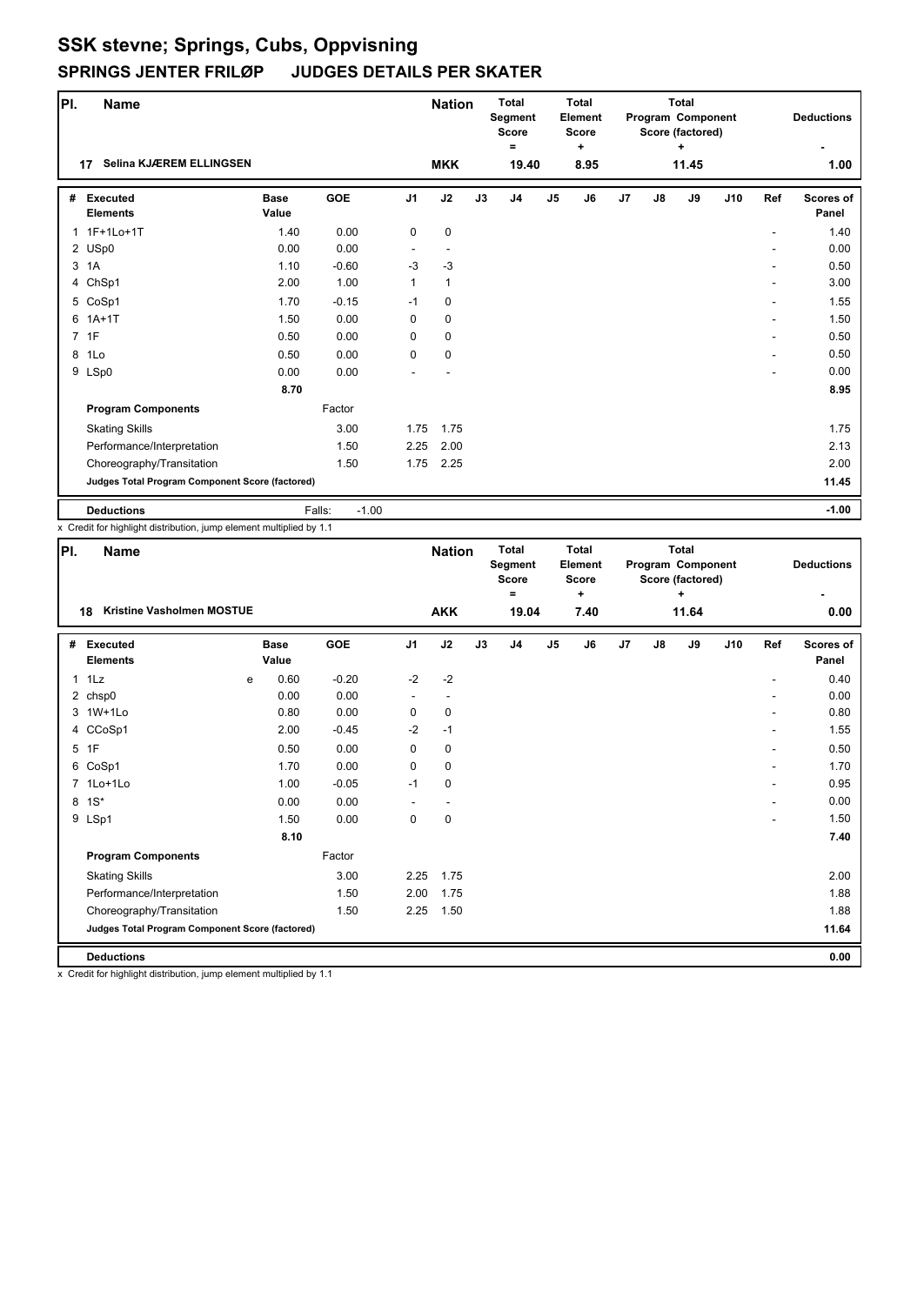| PI.          | <b>Name</b>                                     |                      |            |                | <b>Nation</b> |    | <b>Total</b><br>Segment<br><b>Score</b><br>Ξ |                | <b>Total</b><br>Element<br><b>Score</b><br>٠ |    |    | <b>Total</b><br>Program Component<br>Score (factored)<br>٠ |     |     | <b>Deductions</b>         |
|--------------|-------------------------------------------------|----------------------|------------|----------------|---------------|----|----------------------------------------------|----------------|----------------------------------------------|----|----|------------------------------------------------------------|-----|-----|---------------------------|
|              | <b>Helle UNDRUM</b><br>19                       |                      |            |                | <b>TT</b>     |    | 18.96                                        |                | 8.05                                         |    |    | 10.91                                                      |     |     | 0.00                      |
| #            | <b>Executed</b><br><b>Elements</b>              | <b>Base</b><br>Value | <b>GOE</b> | J <sub>1</sub> | J2            | J3 | J <sub>4</sub>                               | J <sub>5</sub> | J6                                           | J7 | J8 | J9                                                         | J10 | Ref | <b>Scores of</b><br>Panel |
| $\mathbf{1}$ | 1Lo                                             | 0.50                 | 0.20       | 1              | $\mathbf{1}$  |    |                                              |                |                                              |    |    |                                                            |     |     | 0.70                      |
|              | 2 1Lz+1Lo+1T<<                                  | 1.10                 | $-0.20$    | $-2$           | $-2$          |    |                                              |                |                                              |    |    |                                                            |     |     | 0.90                      |
|              | $3$ 1A<                                         | 0.80                 | $-0.50$    | $-2$           | $-3$          |    |                                              |                |                                              |    |    |                                                            |     |     | 0.30                      |
|              | 4 SSp2                                          | 1.60                 | 0.00       | 0              | 0             |    |                                              |                |                                              |    |    |                                                            |     |     | 1.60                      |
|              | 5 1F                                            | 0.50                 | 0.00       | 0              | $\mathbf 0$   |    |                                              |                |                                              |    |    |                                                            |     |     | 0.50                      |
|              | 6 LSp1                                          | 1.50                 | $-0.15$    | $\mathbf 0$    | $-1$          |    |                                              |                |                                              |    |    |                                                            |     |     | 1.35                      |
|              | 7 ChSp0                                         | 0.00                 | 0.00       | ٠              | ٠             |    |                                              |                |                                              |    |    |                                                            |     | ۰   | 0.00                      |
|              | 8 1F+1Lo                                        | 1.00                 | 0.00       | 0              | 0             |    |                                              |                |                                              |    |    |                                                            |     |     | 1.00                      |
|              | 9 CoSp1                                         | 1.70                 | 0.00       | $\mathbf 0$    | 0             |    |                                              |                |                                              |    |    |                                                            |     |     | 1.70                      |
|              |                                                 | 8.70                 |            |                |               |    |                                              |                |                                              |    |    |                                                            |     |     | 8.05                      |
|              | <b>Program Components</b>                       |                      | Factor     |                |               |    |                                              |                |                                              |    |    |                                                            |     |     |                           |
|              | <b>Skating Skills</b>                           |                      | 3.00       | 2.00           | 1.75          |    |                                              |                |                                              |    |    |                                                            |     |     | 1.88                      |
|              | Performance/Interpretation                      |                      | 1.50       | 2.25           | 1.50          |    |                                              |                |                                              |    |    |                                                            |     |     | 1.88                      |
|              | Choreography/Transitation                       |                      | 1.50       | 1.75           | 1.50          |    |                                              |                |                                              |    |    |                                                            |     |     | 1.63                      |
|              | Judges Total Program Component Score (factored) |                      |            |                |               |    |                                              |                |                                              |    |    |                                                            |     |     | 10.91                     |
|              | <b>Deductions</b>                               |                      |            |                |               |    |                                              |                |                                              |    |    |                                                            |     |     | 0.00                      |

x Credit for highlight distribution, jump element multiplied by 1.1

| PI. | <b>Name</b>                                     |                      |         |                | <b>Nation</b> |    | <b>Total</b><br>Segment<br><b>Score</b><br>Ξ |                | Total<br>Element<br><b>Score</b><br>٠ |    |               | <b>Total</b><br>Program Component<br>Score (factored)<br>٠ |     |                | <b>Deductions</b>         |
|-----|-------------------------------------------------|----------------------|---------|----------------|---------------|----|----------------------------------------------|----------------|---------------------------------------|----|---------------|------------------------------------------------------------|-----|----------------|---------------------------|
|     | Zara Rebecka SANDLIE<br>20                      |                      |         |                | <b>SIL</b>    |    | 17.95                                        |                | 8.00                                  |    |               | 9.95                                                       |     |                | 0.00                      |
| #   | <b>Executed</b><br><b>Elements</b>              | <b>Base</b><br>Value | GOE     | J <sub>1</sub> | J2            | J3 | J <sub>4</sub>                               | J <sub>5</sub> | J6                                    | J7 | $\mathsf{J}8$ | J9                                                         | J10 | Ref            | <b>Scores of</b><br>Panel |
|     | 1 CSp0                                          | 0.00                 | 0.00    |                |               |    |                                              |                |                                       |    |               |                                                            |     |                | 0.00                      |
|     | 2 1A+1T+1Lo                                     | 2.00                 | $-0.30$ | $-1$           | $-2$          |    |                                              |                |                                       |    |               |                                                            |     |                | 1.70                      |
|     | 3 CCoSp1                                        | 2.00                 | $-0.30$ | $-1$           | $-1$          |    |                                              |                |                                       |    |               |                                                            |     | ٠              | 1.70                      |
|     | 4 ChSp1                                         | 2.00                 | $-0.75$ | $-2$           | $-1$          |    |                                              |                |                                       |    |               |                                                            |     | $\overline{a}$ | 1.25                      |
|     | $5 \, 2S <$                                     | 0.40                 | $-0.30$ | $-3$           | $-3$          |    |                                              |                |                                       |    |               |                                                            |     | ٠              | 0.10                      |
|     | 6 1F                                            | 0.50                 | 0.00    | 0              | 0             |    |                                              |                |                                       |    |               |                                                            |     |                | 0.50                      |
|     | 7 LSp1                                          | 1.50                 | $-0.45$ | $-1$           | $-2$          |    |                                              |                |                                       |    |               |                                                            |     | ٠              | 1.05                      |
|     | 8 1A                                            | 1.10                 | $-0.30$ | $-1$           | $-2$          |    |                                              |                |                                       |    |               |                                                            |     |                | 0.80                      |
|     | $9$ 2S+1T<<                                     | 1.40                 | $-0.50$ | $-2$           | $-3$          |    |                                              |                |                                       |    |               |                                                            |     |                | 0.90                      |
|     |                                                 | 10.90                |         |                |               |    |                                              |                |                                       |    |               |                                                            |     |                | 8.00                      |
|     | <b>Program Components</b>                       |                      | Factor  |                |               |    |                                              |                |                                       |    |               |                                                            |     |                |                           |
|     | <b>Skating Skills</b>                           |                      | 3.00    | 2.00           | 1.50          |    |                                              |                |                                       |    |               |                                                            |     |                | 1.75                      |
|     | Performance/Interpretation                      |                      | 1.50    | 2.00           | 1.00          |    |                                              |                |                                       |    |               |                                                            |     |                | 1.50                      |
|     | Choreography/Transitation                       |                      | 1.50    | 1.50           | 1.75          |    |                                              |                |                                       |    |               |                                                            |     |                | 1.63                      |
|     | Judges Total Program Component Score (factored) |                      |         |                |               |    |                                              |                |                                       |    |               |                                                            |     |                | 9.95                      |
|     | <b>Deductions</b>                               |                      |         |                |               |    |                                              |                |                                       |    |               |                                                            |     |                | 0.00                      |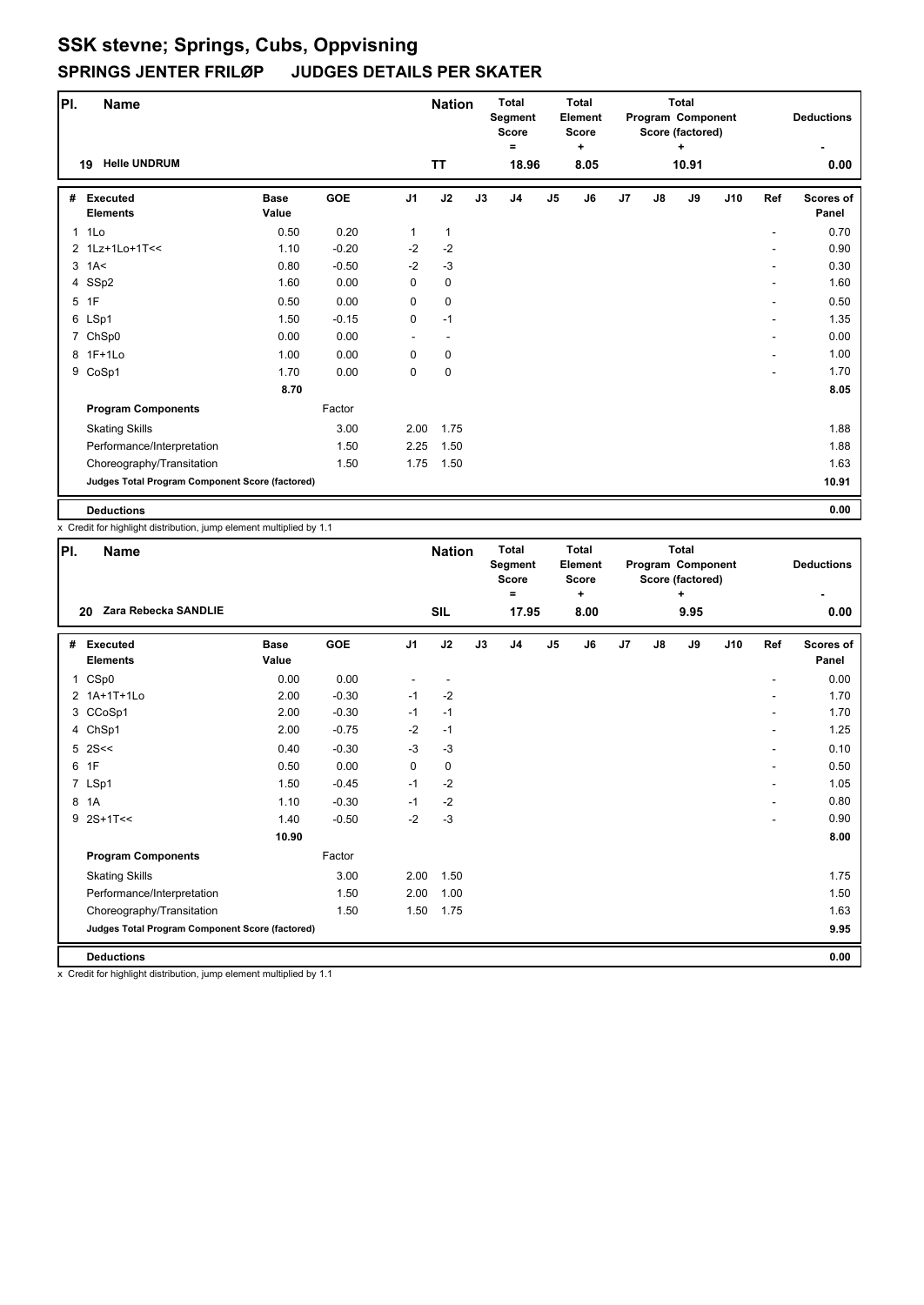| PI.          | <b>Name</b>                                     |   |                      |            |                | <b>Nation</b> |    | <b>Total</b><br>Segment<br><b>Score</b><br>Ξ |                | <b>Total</b><br>Element<br><b>Score</b><br>٠ |                |    | <b>Total</b><br>Program Component<br>Score (factored)<br>٠ |     |                              | <b>Deductions</b>  |
|--------------|-------------------------------------------------|---|----------------------|------------|----------------|---------------|----|----------------------------------------------|----------------|----------------------------------------------|----------------|----|------------------------------------------------------------|-----|------------------------------|--------------------|
|              | <b>Julia PETTERSEN</b><br>21                    |   |                      |            |                | <b>MKK</b>    |    | 17.27                                        |                | 7.50                                         |                |    | 9.77                                                       |     |                              | 0.00               |
| #            | <b>Executed</b><br><b>Elements</b>              |   | <b>Base</b><br>Value | <b>GOE</b> | J <sub>1</sub> | J2            | J3 | J <sub>4</sub>                               | J <sub>5</sub> | J6                                           | J <sub>7</sub> | J8 | J9                                                         | J10 | Ref                          | Scores of<br>Panel |
| $\mathbf{1}$ | $1A+1T$                                         |   | 1.50                 | $-0.20$    | 0              | $-2$          |    |                                              |                |                                              |                |    |                                                            |     | ۰                            | 1.30               |
|              | 2 CUSp1                                         |   | 1.70                 | 0.00       | 0              | 0             |    |                                              |                |                                              |                |    |                                                            |     |                              | 1.70               |
|              | 3 ChSp0                                         |   | 0.00                 | 0.00       |                | ۰             |    |                                              |                |                                              |                |    |                                                            |     | ۰                            | 0.00               |
|              | 4 1Lo+1Lo+1Lo                                   |   | 1.50                 | 0.00       | 0              | 0             |    |                                              |                |                                              |                |    |                                                            |     |                              | 1.50               |
|              | 5 Lsp0                                          |   | 0.00                 | 0.00       |                |               |    |                                              |                |                                              |                |    |                                                            |     | ۰                            | 0.00               |
|              | 6 1Lz                                           | e | 0.60                 | $-0.25$    | $-2$           | $-3$          |    |                                              |                |                                              |                |    |                                                            |     | $\qquad \qquad \blacksquare$ | 0.35               |
|              | 7 CoSp1                                         |   | 1.70                 | $-0.30$    | $-1$           | $-1$          |    |                                              |                |                                              |                |    |                                                            |     | $\qquad \qquad \blacksquare$ | 1.40               |
|              | 8 1A                                            |   | 1.10                 | $-0.30$    | $-1$           | $-2$          |    |                                              |                |                                              |                |    |                                                            |     |                              | 0.80               |
| 9            | 1F                                              |   | 0.50                 | $-0.05$    | 0              | $-1$          |    |                                              |                |                                              |                |    |                                                            |     |                              | 0.45               |
|              |                                                 |   | 8.60                 |            |                |               |    |                                              |                |                                              |                |    |                                                            |     |                              | 7.50               |
|              | <b>Program Components</b>                       |   |                      | Factor     |                |               |    |                                              |                |                                              |                |    |                                                            |     |                              |                    |
|              | <b>Skating Skills</b>                           |   |                      | 3.00       | 1.50           | 1.50          |    |                                              |                |                                              |                |    |                                                            |     |                              | 1.50               |
|              | Performance/Interpretation                      |   |                      | 1.50       | 2.00           | 1.75          |    |                                              |                |                                              |                |    |                                                            |     |                              | 1.88               |
|              | Choreography/Transitation                       |   |                      | 1.50       | 1.75           | 1.50          |    |                                              |                |                                              |                |    |                                                            |     |                              | 1.63               |
|              | Judges Total Program Component Score (factored) |   |                      |            |                |               |    |                                              |                |                                              |                |    |                                                            |     |                              | 9.77               |
|              | <b>Deductions</b>                               |   |                      |            |                |               |    |                                              |                |                                              |                |    |                                                            |     |                              | 0.00               |

x Credit for highlight distribution, jump element multiplied by 1.1

| PI. | <b>Name</b>                                     |                      |                   |                | <b>Nation</b> |    | <b>Total</b><br>Segment<br><b>Score</b><br>$\equiv$ |                | <b>Total</b><br>Element<br><b>Score</b><br>÷ |    |    | <b>Total</b><br>Program Component<br>Score (factored)<br>٠ |     |     | <b>Deductions</b>         |
|-----|-------------------------------------------------|----------------------|-------------------|----------------|---------------|----|-----------------------------------------------------|----------------|----------------------------------------------|----|----|------------------------------------------------------------|-----|-----|---------------------------|
|     | <b>Victoria BONILLA-FOSSHAUG</b><br>22          |                      |                   |                | <b>FKK</b>    |    | 16.30                                               |                | 6.05                                         |    |    | 11.25                                                      |     |     | 1.00                      |
| #   | <b>Executed</b><br><b>Elements</b>              | <b>Base</b><br>Value | GOE               | J <sub>1</sub> | J2            | J3 | J <sub>4</sub>                                      | J <sub>5</sub> | J6                                           | J7 | J8 | J9                                                         | J10 | Ref | <b>Scores of</b><br>Panel |
|     | $1.1A+1T$                                       | 1.50                 | $-0.10$           | $-1$           | 0             |    |                                                     |                |                                              |    |    |                                                            |     |     | 1.40                      |
|     | 2 CCoSp1                                        | 2.00                 | $-0.45$           | $-1$           | $-2$          |    |                                                     |                |                                              |    |    |                                                            |     |     | 1.55                      |
|     | 3 ChSp0                                         | 0.00                 | 0.00              |                | ٠             |    |                                                     |                |                                              |    |    |                                                            |     |     | 0.00                      |
|     | 4 1Lo                                           | 0.50                 | 0.00              | 0              | $\pmb{0}$     |    |                                                     |                |                                              |    |    |                                                            |     |     | 0.50                      |
|     | 5 Isp0                                          | 0.00                 | 0.00              | ٠              | ٠             |    |                                                     |                |                                              |    |    |                                                            |     |     | 0.00                      |
| 6   | 1A                                              | 1.10                 | $-0.60$           | $-3$           | $-3$          |    |                                                     |                |                                              |    |    |                                                            |     |     | 0.50                      |
|     | 7 1Lz+1T<+1T<<                                  | 0.90                 | $-0.30$           | $-3$           | $-3$          |    |                                                     |                |                                              |    |    |                                                            |     |     | 0.60                      |
|     | 8 SSp1                                          | 1.30                 | $-0.30$           | 0              | $-2$          |    |                                                     |                |                                              |    |    |                                                            |     |     | 1.00                      |
|     | 9 1F                                            | 0.50                 | 0.00              | 0              | $\pmb{0}$     |    |                                                     |                |                                              |    |    |                                                            |     |     | 0.50                      |
|     |                                                 | 7.80                 |                   |                |               |    |                                                     |                |                                              |    |    |                                                            |     |     | 6.05                      |
|     | <b>Program Components</b>                       |                      | Factor            |                |               |    |                                                     |                |                                              |    |    |                                                            |     |     |                           |
|     | <b>Skating Skills</b>                           |                      | 3.00              | 1.75           | 1.75          |    |                                                     |                |                                              |    |    |                                                            |     |     | 1.75                      |
|     | Performance/Interpretation                      |                      | 1.50              | 2.25           | 1.75          |    |                                                     |                |                                              |    |    |                                                            |     |     | 2.00                      |
|     | Choreography/Transitation                       |                      | 1.50              | 2.00           | 2.00          |    |                                                     |                |                                              |    |    |                                                            |     |     | 2.00                      |
|     | Judges Total Program Component Score (factored) |                      |                   |                |               |    |                                                     |                |                                              |    |    |                                                            |     |     | 11.25                     |
|     | <b>Deductions</b>                               |                      | Falls:<br>$-1.00$ |                |               |    |                                                     |                |                                              |    |    |                                                            |     |     | $-1.00$                   |